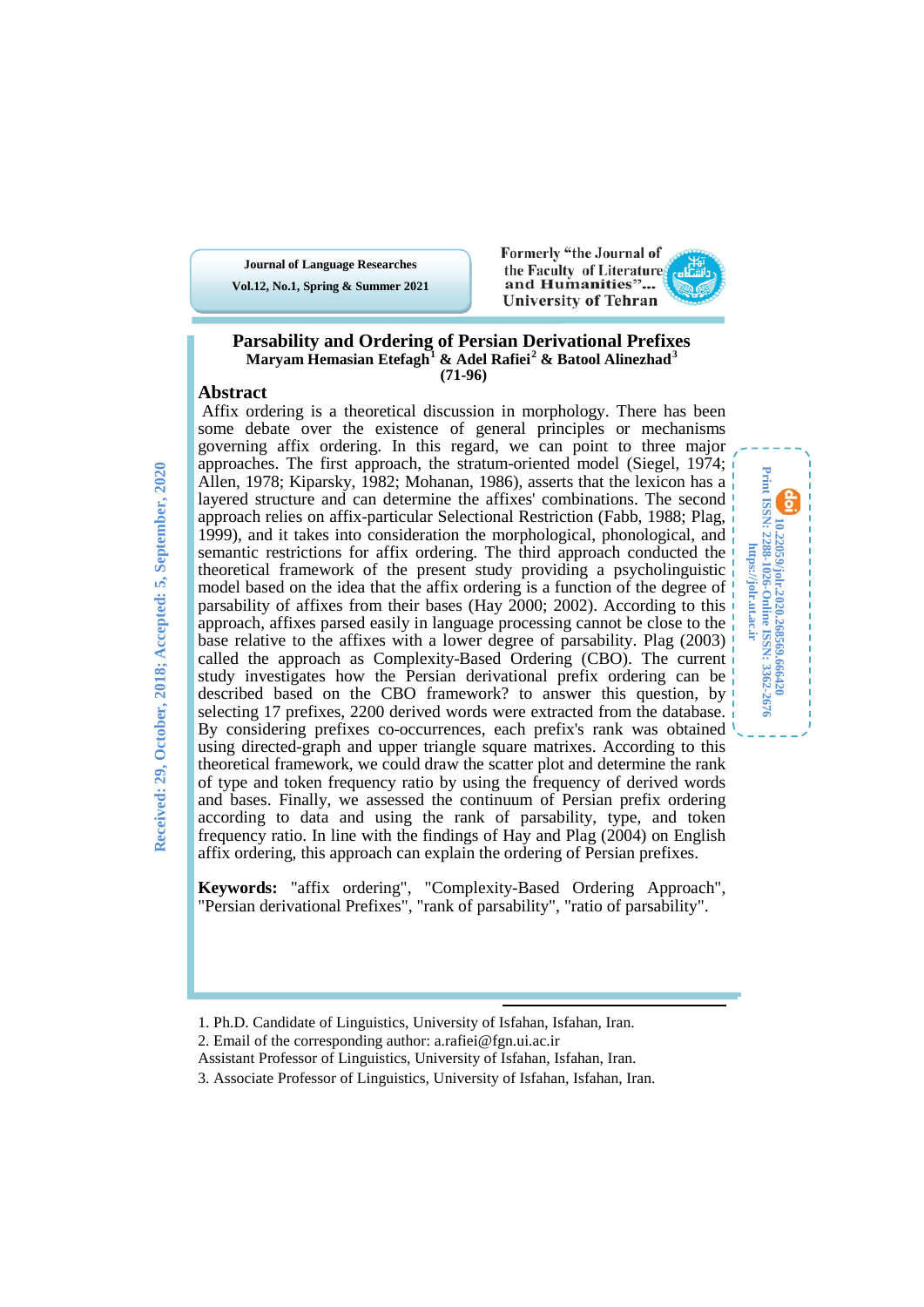**Derivational Prefixes Ordering/72**

In recent decades, there has been some debate over the existence of general principles governing affix ordering. The three main approaches to affix ordering are the Stratum-oriented Approach (Siegel 1974; Allen 1978; Kiparsky 1982; Selkirk 1982; Mohanan 1986; Giegerich 1999), the affix-particular Selectional Restriction (Fabb 1988; Plag 1999), and the Complexity-based Ordering Approach (CBO) (Hay 2000, 2002). The present study is conducted in the framework of the last one. This article extends the empirical scope of the Complexity-based Ordering Approach (Baayen& Plag, 2009) by investigating the sequence of 17 Persian derivational prefixes. This approach believes that the morphological processing constraints of pre-lexical and lexical can govern the affix combinations by presenting a psychological-linguistic model. For investigating the Persian derivational prefix ordering, first of all, based on the prefix co-occurrences in the studied corpus, the square matrix and the directed graph are obtained then the rank of each affix is gained. The parsability ratios of each affix based on the frequency of occurrence of the type and token of derived words and their bases are obtained by using the scatter plot and the trend line. The Persian continuum of prefixes is drawn through calculating the co- occurrence rank (CO-ranks) and the type and token parsing ratio of derived words. According to CBO, we scrutinize how the Persian derivational prefixes can be justified in the parsability continuum.

#### **2. Literature of Review**

**1.Introduction**

The affixation processing was first ascertained in the stratum-oriented model frameworks (level-ordering) by some researchers, such as Siegel (1974), Allen (1978), Kiparsky (1982), and Mohanan (1986). They assumed that the affixation restrictions could be explained by considering affixes in two different lexical strata. This model has some shortcomings in putting affixes in two strata. According to Fabb (1988), the second approach deals with the affixation selectional restrictions (morphological, phonological, and semantic). He also points to the restrictions on four classes of affixes. Fabb's (1988) Quadratic Classification also has serious shortcomings (Plag 1996, 1999). These include many counterexamples, the optionality of suffix classification, the vagueness of why a particular suffix should belong to a particular class, and the inability to predict all restrictions on possible or impossible combinations. Hay's psycholinguistic model proposes the Complexity-based Ordering approach (Hay 2000, 2002; Hay & Plag 2004; Hay & Baayen 2009). This model maintains that processing complexity can order affixes along a hierarchy through the degree of affixes' parsability. To determine the degree of parsability, we need to extract the token, type frequency of derived words and their bases, the token from the database, and type parsing ratio of derived words and their bases through some calculations (Hay  $\&$  Plag 2004  $\&$  Baayen 2002). Affix ordering studies in the stratum-oriented approach and the selectional restrictions approach that only consider the type frequency of derived words have been investigated for Persian affixes, besides some shortcomings. For the first time, the present study explains affix ordering and affixation of the Persian prefixes based on the complexity- based ordering approach.

#### **3. Methodology**

Following Hay and Plag (2004), we have investigated the derived words of 17 Persian derivational prefixes to determine their parsability ranks and ratios. The prefixes under study are: «abar-, bāz, bar-, bol-, belā-, pād-, dar-, doʒ-, farā-, foru-, lā-, nā-, na-, vā-, var-, vāʒ-, ham-». For assigning the co-occurrence of prefixes regarding the attested combination, we first plotted the prefixes listed in alphabetical order in a square matrix. Using the R software (Gansner  $\&$  et al.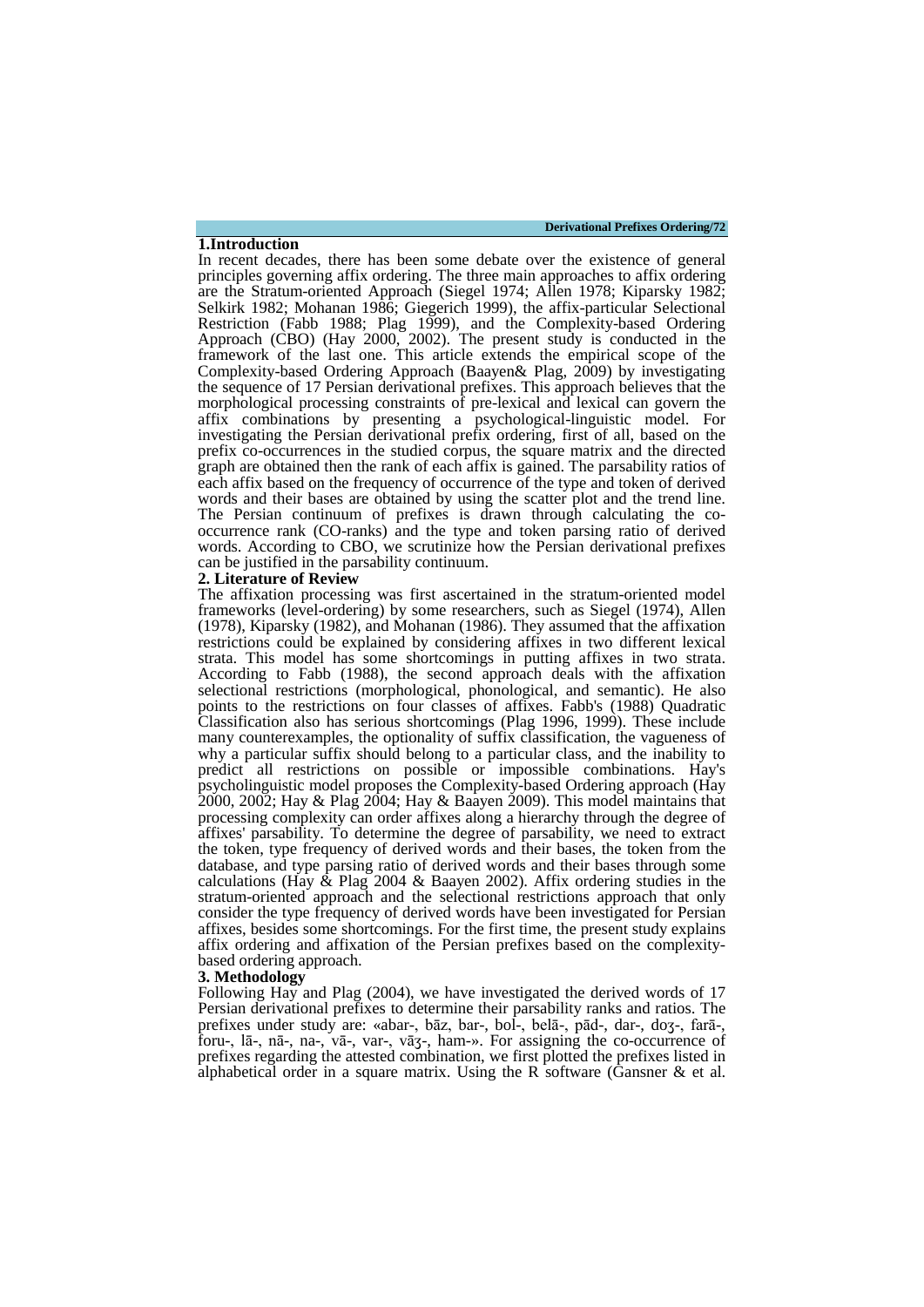### **73/ Journal of Language Researches, Vol.12, No.1, Spring & Summer 2021**

1993), we drew our directed prefix graph according to the co-occurrence of the derivational prefixes. We use the upper triangular matrix to rearrange affixes for ranking them according to Plag and Baayen (2009); this ranking is called the degree of parsability. Then the degree of parsability ratio of each prefix was calculated using the ratio obtained by the type and token frequency of derived words and their bases. For this purpose, the derived words of 17 prefixes and their bases frequencies were extracted from the database and then entered into the Excel software. Following Hay and Baayen's (2001) tenor, the logarithmic scale measured derived words' frequency and bases. We used the scatter plot to investigate the frequency of derived words and their relation to the frequencies of their bases. Next, we illustrated the regression of base frequency on derived frequency by the least trimmed squares regression line called the parsing line by Hay and Baayen (2001). This line can divide the derived words into two categories: those that fall above the parsing line (the parsable derived words) and those below (the non-parsable derived words). By identifying the proportion of derived words falling above the trend line, we can distinguish two parsing ratios: type and token frequencies. The type parsing ratio can be estimated by how many proportions of the type frequency of the derived words fall above the parsing line, and the token parsing ratio is calculated by how many proportions of the token frequency of the derived words fall above the parsing line. Then, for each prefix, we compared the specified CO-rank or what is named as parsability ratio with the proportion of type and token parsing ratios. To understand the regression of token frequency on token parsing ratio and type parsing ratio, we used the scatter plots to investigate the psychological characteristics and mental processing in the Persian derived words. To obtain the type parsing ratio rank and the token parsing ratio rank, we first sorted them by the lowest to the highest degree in Excel and calculated their ranks. We used the type parsing ratio rank and the token parsing ratio rank to achieve the parsability continuum rank. The purpose of the continuum drawing is to show the order in which the Persian derivational prefixes are positioned, preceded, and delayed in attested and non- attested words.

#### **4. Results**

For obtaining the parsability rank of Persian derivational prefixes based on Selectional Restrictions and the co-occurrences of affixes, the present study used the square matrix, directed graph, and upper triangle square matrix. In this way, the ranking of all prefixes was not possible because some do not participate in co-occurrences with others. According to the Complexity-based-ordering approach, the regression of derived words is obtained by scatter plot for each affix. By dividing the proportion of type and tokens frequencies above the trend line by the total type and token frequencies of the derived word of a given prefix, we determined the type and token parsing ratio. Align with Hay and Baayen (2002, 2003) and Plag and Baayen (2009), we showed that the token frequency increases by decreasing the parsability ratio in the Persian derivational affixes and the less lexical processing. Eventually, to reach the parsability continuum, we used the CO-rank (parsability rank), the type parsing ratio rank, and the token parsing ratio rank of the given derived words of each prefix. Then, through the given ranks, the parsability continuum of Persian derivational prefixes was drawn. It showed that affixes on the left side are closer to bases, and affixes on the right side are farther from bases, and it can describe the Persian affixation. In line with the findings of Hay and Plag (2004) on English affix ordering, the Complexity-based-ordering approach can explain the ordering of Persian prefixes and affixation.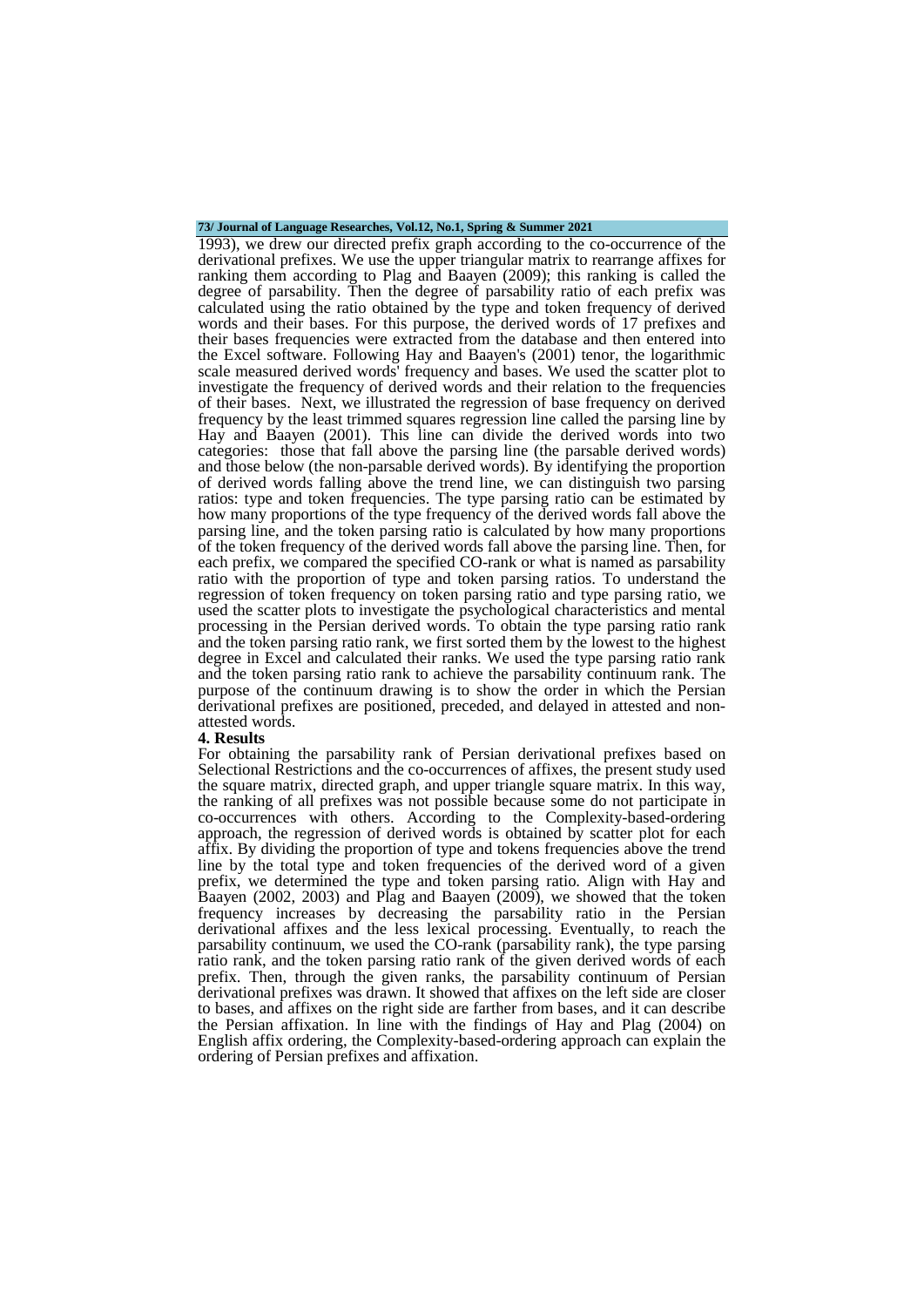#### **/74 واژه به مثابه گفتمان: بررسی پیوند واژه با دورهها و گفتمانهاي تاریخی**

### **تقطیعپذیري و ترتیب پیشوندهاي اشتقاقی زبان فارسی**

**مریم حمصیان اتفاق دانشجوي دکتري زبانشناسی، دانشکده زبانهاي خارجی، دانشگاه اصفهان، اصفهان، ایران 1 عادل رفیعی استادیار زبانشناسی، دانشکده زبانهاي خارجی، دانشگاه اصفهان، اصفهان، ایران بتول علی نژاد دانشیار زبانشناسی، دانشکده زبانهاي خارجی، دانشگاه اصفهان، اصفهان، ایران**

تاریخ دریافت مقاله:/08[/7](#page-3-0) 97؛ تاریخ پذیرش مقاله 99/06/15

### **چکیده**

ترتیب وندها از جمله مباحث نظري مطرح در حوزه صرف است. تاکنون بحثهاي زیادي در خصوص وجود اصول یا مکانیسمهاي کلی ناظر بر ترتیب وندها صورت گرفته است. در این راستا میتوان به سه رویکرد اصلی اشاره کرد. اولین رویکرد با نام مدل لایه محور (سیگل، 1974؛ آلن، 1978؛ کیپارسکی، 1982؛ سلکرك، 1982؛ موهانان، 1986؛ گیگریچ، 1999) معتقد است واژگان داراي ساختار لایهاي هستند و این ساختار تعیینکننده مشخصههاي ترکیبی وندها است. دومین رویکرد متکی بر محدودیتهاي گزینشی وندمحور (فب، 1988؛ پلاگ، 1999) است. این محدودیتها شامل محدودیتهاي گروهی وندها و نیز محدودیتهاي واجی، صرفی، معنایی و نحوي آنها است. ادعاي این رویکرد این است که توصیف ترکیبات موجود و محتمل وندها در گرو توصیف عملکرد این محدودیتها است. سومین رویکرد که چارچوب مقاله حاضر را تشکیل میدهد، با ارائه یک مدل روانشناختی- زبانشناختی مبتنی بر این ایده است که ترتیب وندها تابعی از میزان تقطیعپذیري وندها از پایه (هاي، 2000؛ 2002) است. بر طبق این رویکرد که پلاگ آن را رویکرد ترتیب مبتنی بر پیچیدگی نامید وندهایی که به راحتی در پردازش زبانی تقطیع میشوند نمی- توانند در جایگاهی نزدیکتر به پایه نسبت به وندهاي داراي میزان تقطیعپذیري کمتر قرار گیرند. سؤال پژوهش حاضر این است که چگونه میتوان در این چارچوب، ترتیب پیشوندهاي اشتقاقی زبان فارسی را توجیه کرد. بدین منظور هفده پیشوند انتخاب و تعداد 2200 واژه مشتق از پایگاه دادهها استخراج شد. با توجه به همآیندي پیشوندها مرتبه هریک با استفاده از گراف جهتدار و ماتریس مربعی بالا مثلثی به دست داده شد. بر طبق چارچوب نظري اتخاذشده، با بسامد واژههاي مشتق و پایه آنها نمودار پراکندگی ترسیم و مرتبه نسبت بسامد رخداد نوع و مرتبه نسبت بسامد نمونه تقطیعپذیر هر وند مشخص شد. در نهایت بر اساس دادهها و با استفاده از مرتبه تقطیعپذیري، مرتبه نسبت بسامد نمونه و مرتبه نسبت بسامد نوع تقطیعپذیر، پیوستار ترتیب پیشوندهاي اشتقاقی زبان فارسی به دست داده شد. همسو با یافتههاي هـاي و پلاگ (2004) مشخص شد که این رویکرد همراه با رویکرد محدودیتهاي گزینشی بهخوبی میتوانند ترتیب پیشوندهاي اشتقاقی زبان فارسی را توجیه میکند.

**واژههاي کلیدي:** ترتیب وندها، رویکرد ترتیب مبتنی بر پیچیدگی، پیشوندهاي اشتقاقی زبان فارسی، مرتبه تقطیعپذیري، نسبت تقطیعپذیري

**-1 مقدمه**

مبحث ترتیب وندها از جمله مباحثی است که در دهههاي اخیر مورد توجه زبانشناسان قرار گرفته است. تاکنون بحثهاي زیادي در خصوص وجود اصول یا مکانیسمهایی کلی ناظر بر ترتیب وندها صورت گرفته است. در این راستا میتوان به سه رویکرد اصلی اشاره

**.** 

<span id="page-3-0"></span>a.rafiei@fgn.ui.ac.ir :مایانامۀ نویسندۀ مسئول:  $\cdot$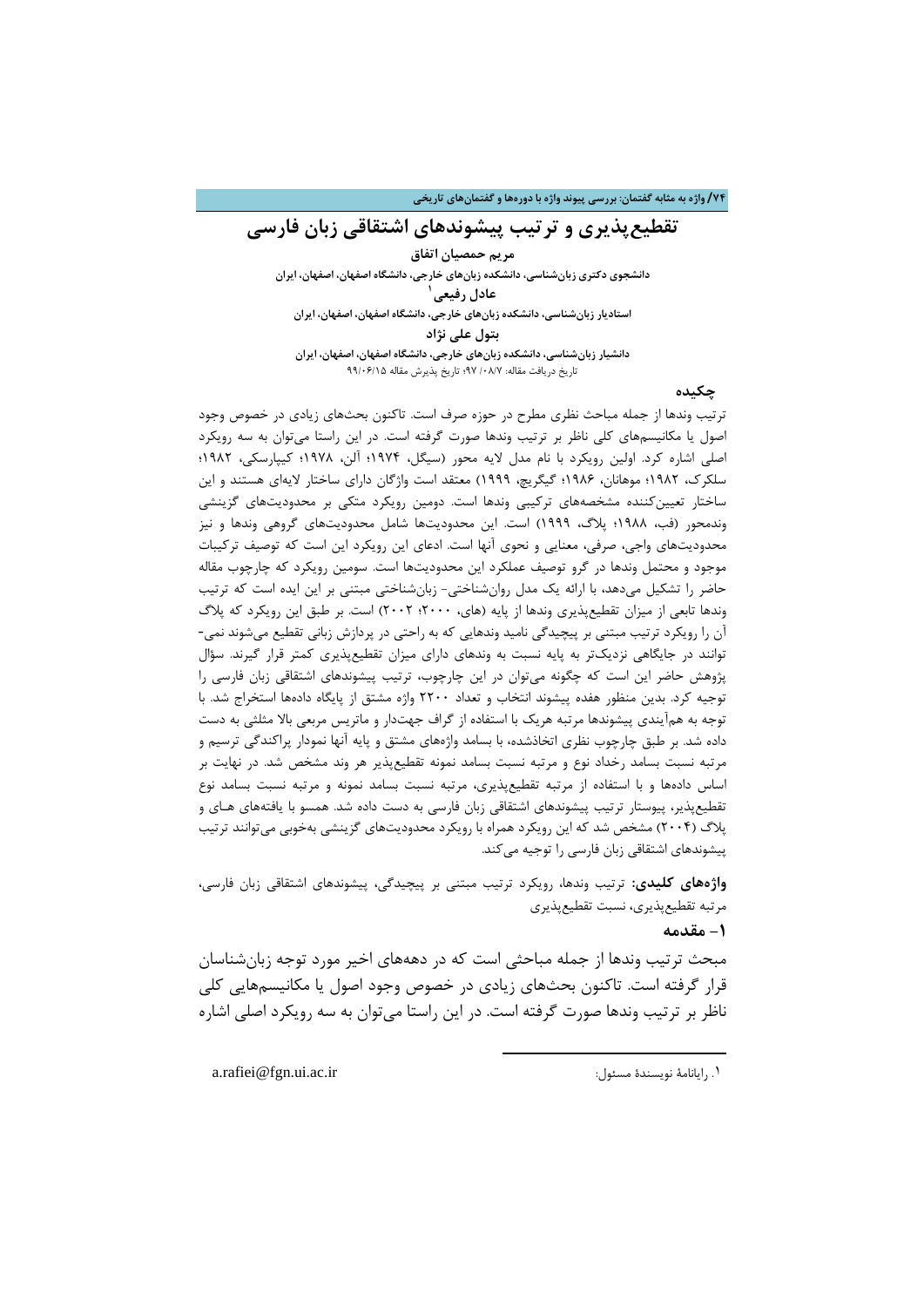### �ی زبا **، سال ،12 شمارة ،1 بهار و تابستان 75/1400** � �و ی �ش

کرد. اولین رویکرد با نام مدل لایه محور <sup>(</sup> (سیگل، ۱۹۷۴؛ آلن، ۱۹۷۸؛ کیپارسکی، 1982؛ سلکرك، 1982؛ موهانان، 1986؛ گیگریچ، 1999) حاکی از آن است که واژگان داراي ساختار لایهاي هستند و این ساختار تعیینکننده مشخصههاي ترکیبی وندها است. دومین رویکرد متکی بر محدودیتهای گزینشی وند محور <sup>۲</sup> (فب، ۱۹۸۸؛ پلاگ، 1999) است. این محدودیتها شامل محدودیتهاي گروهی وندها و نیز محدودیتهاي واجی، صرفی، معنایی و نحوي هر یک از وندها است. ادعاي این رویکرد آن است که توصیف ترکیبات ممکن و غیرممکن وندها در گرو توصیف عملکرد این محدودیتها است. سومین رویکرد با ارائه یک مدل روانشناختی- زبانشناختی مبتنی بر این ایده است که ترتیب وندها تابعی است از میزان تقطیعپذیری <sup>۳</sup> وندها از پایه (های، ۲۰۰۰؛ 2002). بر طبق این رویکرد وندهایی که به راحتی در پردازش زبانی تقطیع میشوند نمیتوانند در جایگاهی نزدیکتر به پایه نسبت به وندهاي داراي میزان تقطیعپذیري کمتر قرار گیرند. پلاگ (۲۰۰۳) این رویکرد را ترتیب وند مبتنی بر پیچیدگی<sup>۲</sup> نامیده است. جمعی از محققان همچون به این، پلاگ و همکاران (2015) با انجام طرحهاي تحقیقاتی در زبانهاي انگلیسی، آلمانی و مالت در خصوص رابطه عوامل دخیل در ترتیب وندها با استفاده از رویکرد ترتیب مبتنی بر پیچیدگی درصدد رسیدن به نظریه جامع و کاملی در مبحث ترتیب وندافزایی به صورت بین زبانی هستند. پژوهش حاضر در پاسخگویی به اینکه تا چه میزان میتوان ترتیب پیشوندهاي اشتقاقی زبان فارسی را در چارچوب رویکرد ترتیب مبتنی بر پیچیدگی (باین و پلاگ، 2009) با توجه به دو معیار مرتبه تقطیعپذیري و نسبت تقطیعپذیري توجیه کرد به بررسی هفده پیشوند اشتقاقی زبان فارسی پرداخته است. براي این منظور ابتدا دادهها از پیکره دادههاي زبان فارسی پژوهشگاه علوم انسانی و مطالعات فرهنگی<sup>(۱)</sup> استخراج و با توجه به همآیندی وندها<sup>۵</sup> و ماتریس مربعی بالا مثلثی<sup>۶</sup> و گراف جهتدار <sup>۷</sup> مرتبه تقطیعپذیری<sup>۸</sup> پیشوندها به دست آمد. پس از تعیین بسامد رخداد واژههاي مشتق و نیز پایههاي آنها با قراردادن لگاریتم واژههاي مشتق در محور افقی و لگاریتم پایهها در محور عمودي براي هر

**.** 

- [1.](#page-4-7) stratum-oriented model
- <span id="page-4-1"></span><span id="page-4-0"></span>2. selectional restriction
- <span id="page-4-2"></span>3. parsability
- <span id="page-4-3"></span>4. Complexity-based ordering
- <span id="page-4-4"></span>5. co-occurrence
- <span id="page-4-5"></span>6. upper triangular square matrix
- <span id="page-4-6"></span>7. directed graph
- <span id="page-4-7"></span>8. rank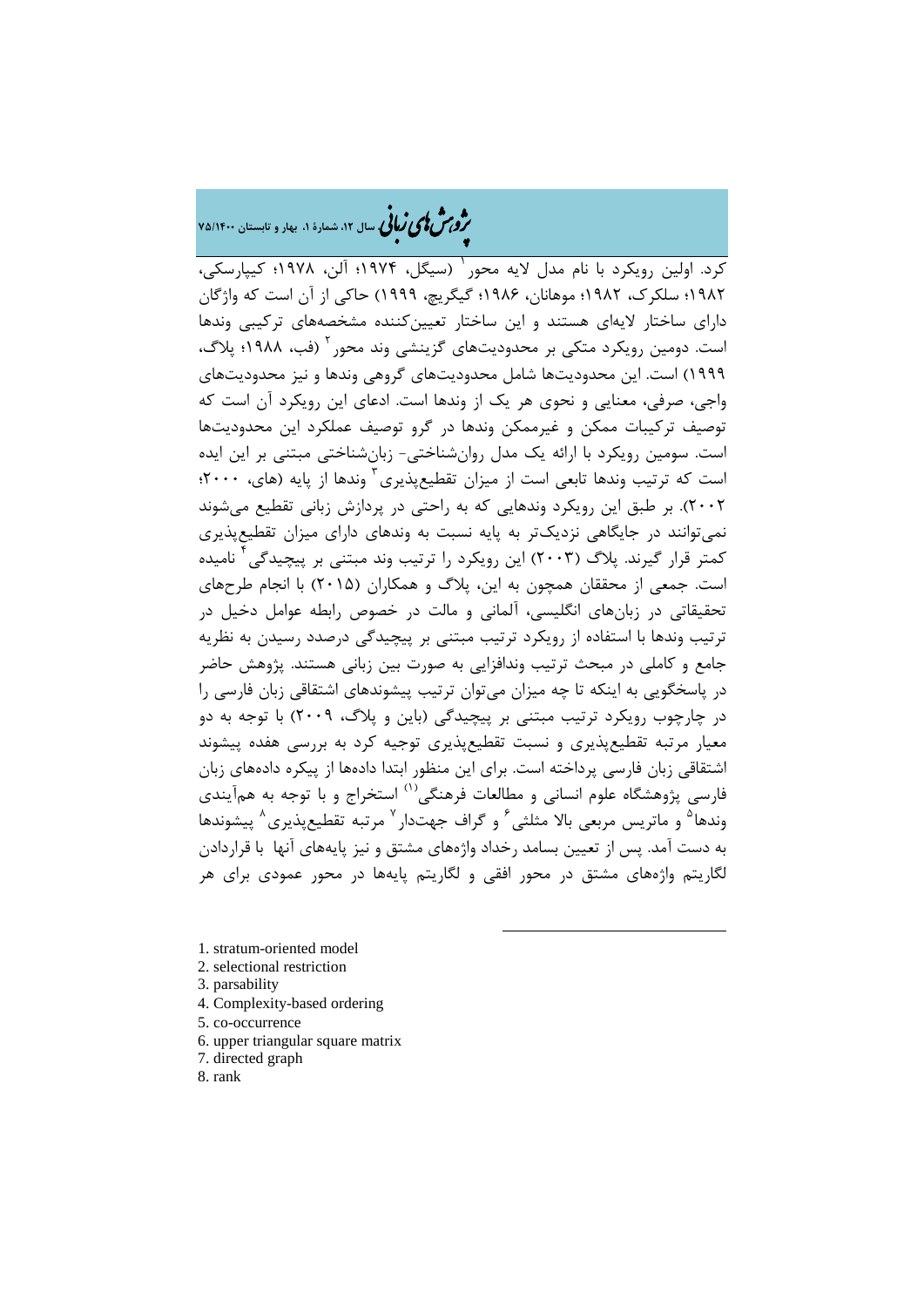**/76 واژه به مثابه گفتمان: بررسی پیوند واژه با دورهها و گفتمانهاي تاریخی**

پیشوند نمودار پراکندگی ` در نرمافزار اکسل ترسیم و برای هر واژه مشتق با توجه به جایگاه آن و جایگاه پایه مربوطه نقطهاي بر روي نمودار ترسیم شده است. با توجه به میانگین نقاط قرار گرفته در هر یک از نمودارهاي پراکندگی خط رگرسیون مربوطه ترسیم و با استفاده از معادله خط، نسبت بسامد نوع<sup>۲</sup> و نسبت بسامد نمونه<sup>۳</sup> تقطیعپذیري هر یک از پیشوندها محاسبه شده است. با توجه به مرتبه نسبت بسامد نوع و مرتبه نسبت بسامد نمونه تقطیعپذیر و مرتبه تقطیعپذیري، پیوستار ترتیب پیشوندهاي اشتقاقی زبان فارسی به دست آمده است. نتایج نشان میدهند تقدم و تأخر پیشوندهای اشتقاقی زبان فارسی همراستا با جایگاه قرارگیری آنها در پیوستار<sup>۴</sup> تقطیعپذیري است و لذا ادعاي رویکرد ترتیب مبتنی بر پیچیدگی در مورد ترتیب پیشوندهاي اشتقاقی زبان فارسی تأیید میشود. مقاله حاضر در پنج بخش تدوین شده است. پس از مقدمه در بخش دوم به مروري بر پیشینه تحقیق و رویکردهاي مطرح شده در خصوص ترتیب وندها پرداختهایم. در بخش سوم به معرفی رویکرد ترتیب مبتنی بر پیچیدگیهاي و پلاگ (2002) و همآیندي وندها میپردازیم. در بخش چهارم به بررسی پیشوندهاي اشتقاقی زبان فارسی در چارچوب نظریه ترتیب مبتنی بر پیچیدگیهاي و پلاگ (2002) مرتبه تقطیعپذیري، نسبت تقطیعپذیري و همچنین پیوستار تقطیعپذیري پیشوندهاي اشتقاقی زبان فارسی خواهیم پرداخت. بخش آخر نیز به نتیجهگیري و جمعبندي اختصاص داده شده است.

### **.2 پیشینه و مبانی تحقیق**

شیوه ترکیب وندها ابتدا در چارچوب مدل لایه محور مورد توجه برخی از محققان قرارگرفت (پلاگ و باین، 2009). از جمله کسانی که در این چارچوب به بررسی ترتیب وندها پرداختهاند میتوان به سیگل (1974)، آلن (1978)، کیپارسکی (1982) و موهانان (1986) اشاره کرد. بر اساس این رویکرد وندها اعم از پیشوندها و پسوندها در دو لایه قرار میگیرند. رویکرد لایهاي علیرغم توجیه نسبی برخی ترکیبهاي وندي که قبلاً ممکن نبود، داراي نارساییهایی نیز است. از جمله این نارساییها میتوان به ناتوانی این رویکرد در توجیه ترکیبات ممکن و غیرممکن وندهاي حاضر در یک لایه معین، نداشتن دلیل واضح مبنی بر قرار گرفتن وندها در دو لایه مختلف و صرفاً اتکا به معیار ریشهشناختی و مشخصههاي واجی جهت قراردادن وندها در دو لایه اشاره کرد (پلاگ و باین، 2009). در زبان فارسی نیز با بررسیهاي انجامشده بر طبق این مدل وندها اکثراً در لایه اول قرار گرفتهاند و تکیه را به سمت خود کشیدهاند. در واقع اکثر وندهاي زبان

**.** 

- <span id="page-5-1"></span><span id="page-5-0"></span>[1.](#page-5-3) scatter plot 2. relative type frequency 3. relative token frequency
- <span id="page-5-3"></span><span id="page-5-2"></span>4. continuum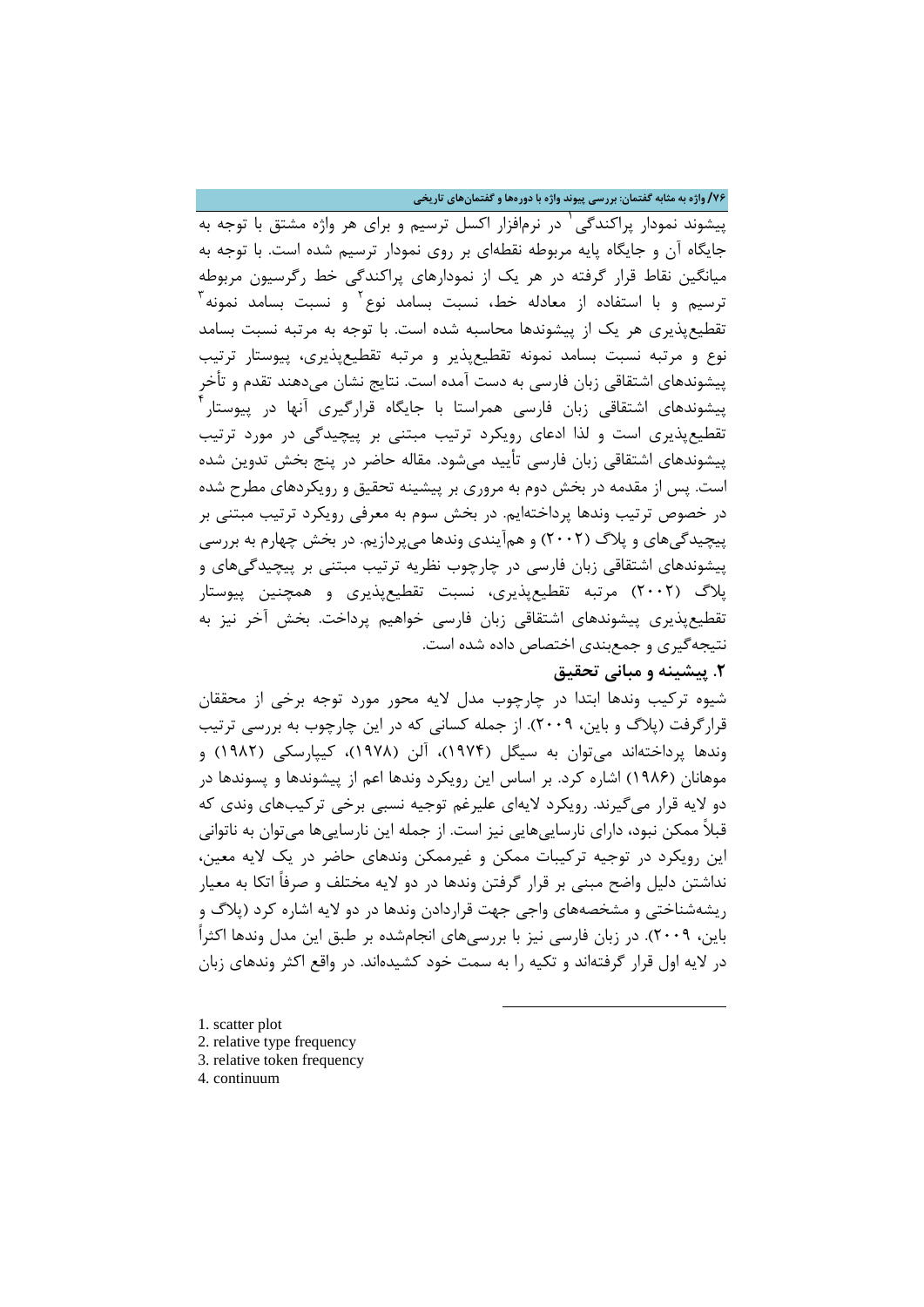�ی زبا **، سال ،12 شمارة ،1 بهار و تابستان 77/1400** � �و ی �ش

فارسی تکیهبر هستند (غلامعلی زاده، 1390). با توجه به این مطلب مشخص میگردد که رویکرد لایهاي به آن شکلی که در زبان انگلیسی با معیار تغییرات آوایی به لایهبندي وندها میپردازد، در زبان فارسی کارآیی چندانی ندارد. دومین رویکرد ناظر بر ترتیب قرارگیري وندها با مطرح ساختن محدودیتهاي گزینشی مانند محدودیتهاي صرفی، واجی و معنایی به بررسی ترکیبات اشتقاقی ممکن و غیرممکن میپردازد (فب، 1988). به اعتقاد فب (1988) ترتیب قرارگیري پسوندهاي اشتقاقی زبان انگلیسی بر پایه محدودیتهاي گزینشی هر وند است. وي بر اساس معیار همآیندي، پسوندهاي زبان انگلیسی را در چهار گروه قرار میدهد. گروه اول: پسوندهایی که به کلمه داراي پسوند متصل نمیشوند.

گروه دوم: پسوندهایی که بعد از پسوندهاي خاص دیگري میآیند. گروه سوم: پسوندهایی که به راحتی به هر پسوندي متصل میشوند. گروه چهارم: پسوندهاي مشکلزا که در ترکیبات یا تنها به پایه متصل میشوند و یا به پسوندهاي خاص دیگري متصل میشوند.

در زبان فارسی با اتخاذ رویکرد محدودیتهاي گزینشی حمصیان (1389) با بررسی هفده پیشوند و 37 پسوند به بررسی وندهاي اشتقاقی زبان فارسی پرداخته است. وي با بررسی ساختارهاي مشتق حاصل از این وندها الگوهاي ساختاري واژههاي مشتق زبان فارسی را با ساختار الگوي PRS و در یازده ساختار قرار داده است. در ادامه این پژوهش از چهار دستهاي که فب پسوندها را در آن قرار داده است وندهاي زبان فارسی اعم از پیشوندها و پسوندهاي اشتقاقی تنها در دو دسته قرار گرفتهاند. این دو دسته عبارتاند از پسوندها و پیشوندهایی که فقط به پایه متصل میشوند و پسوندها و پیشوندهاي مشکلزا که هم به پایه و هم به پیشوند و پسوند خاص متصل میشوند. مواردي که در دستهبنديهاي دوم و سوم فب اعم از آن دسته از وندهایی که فقط به وند خاص متصل میشوند و آن دسته از وندهایی که به طور آزادانه به هر وندي متصل میشوند در زبان فارسی مشاهده نشده است. از نظر پلاگ (1996؛ 1999) طبقهبندي چهارگانه فب (1988) داراي ضعفهایی چون وجود مثالهاي ضدونقیض زیادي مبنی برقرار دادن وندها در لایههاي این طبقهبندي است. دوم اینکه طبقهبندي وندها اختیاري است و مشخص نیست چرا یک پسوند معین باید متعلق به یک طبقه خاص باشد. سوم اینکه این طبقهبندي براي همه محدودیتهاي حاکم بر ترکیبات ممکن و یا ترکیبات غیرممکن به کار نمیرود. پلاگ به جاي قائل شدن به گروهبندي وندها بر این باور است که هر وند معین در مدخل واژگانی خود داراي مشخصههاي واجی، صرفی، معنایی، نحوي و نیز ویژگیهاي الحاقی خاص خود است که ترکیبات ممکن و غیرممکن یک وند با پایه و دیگر وندها را رقم میزند. وي علاوه بر محدودیتهاي وندمحور پسوندافزایی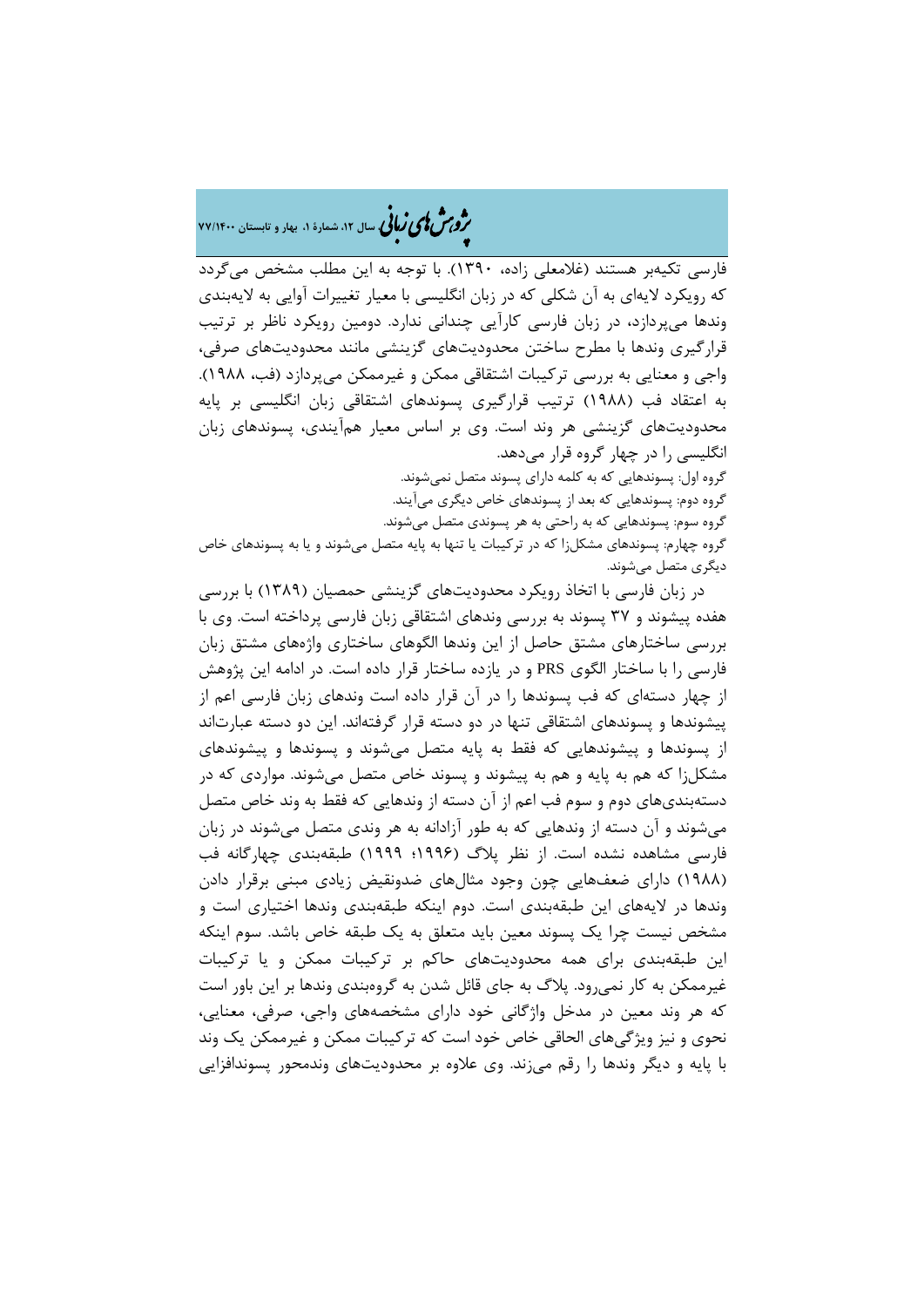**/78 واژه به مثابه گفتمان: بررسی پیوند واژه با دورهها و گفتمانهاي تاریخی**

پایهمحور را براي ترکیبات پسوندي مطرح میسازد. اما پسوندافزایی پایهمحور نیز در بعضی موارد به خصوص در مورد پسوندهایی که در دومین گروه فب قرار میگیرند قادر به توضیح چرایی این ترکیبات نخواهد بود. چون در این موارد این پسوندها هستند که ترکیبات پسوندافزایی را مشخص میسازد نه پایهها. رویکرد لایه محور و رویکرد محدودیتهاي گزینشی مطرحشده تا بدین جا تنها به بررسی ساختار ترتیب وندها پرداخته و صرفاً بسامد نوع واژههاي مشتق را مدنظر قرار دادهاند. از این رو هاي (2000) سومین رویکرد وندافزایی را با عنوان ترتیب مبتنی بر پیچیدگی و با مطرح ساختن مسئله روانشناختی زبانی بر طبق نمودهاي ذهنی و واژگانی ارائه کرده است (هاي، ٢٠٠٢؛ ٢٠٠٢، هاي و پلاگ، ٢٠٠۴؛ پلاگ و باين، ٢٠٠٩). در واقع زبان شناسان بر این باورند که به طور کلی زبان و بالاخص صرف اشتقاقی انباشتی از مشخصههاي منحصر به فرد زبانی نیست بلکه میتوان قوانین کلی براي تعمیم دادن آنها به تمامی زبانها را مطرح ساخت. بر این اساس در سومین رویکرد، ترتیب وندها بر اساس میزان تقطیعپذیري وند از پایه در راستاي پیوستار تقطیعپذیري صورت میگیرد. به طوري که در یک سوي پیوستار تقطیعپذیرترین وندها و در سوي دیگر تقطیعناپذیرترین وندها قرار میگیرند. براي به دست آورد میزان تقطیعپذیري وندها میتوان علاوه بر بسامد نوع واژههاي مشتق از بسامد نمونه آنها نیز استفاده کرد. در واقع در این رویکرد پردازش واژگانی وابسته به میزان بسامد نمونه و بسامد نوع واژههاي مشتق از یک وند و نسبت تقطیعپذیري بسامد نوع و بسامد نمونه است (هاي و پلاگ، 2004 و باین، 2002). هـاي و پلاگ (2004) با انتخاب 15 پسوند زبان انگلیسی و ترکیب کردن آنها بدون در نظر گرفتن هیچ یک از محدودیتهاي گزینشی قائل به وجود 210 ترکیب دو پسوندي  $\mathrm{CED}_1$  شدهاند. آنها با استفاده از منابعی چون BNC، BNC، و OED و اینترنت به این مطلب پرداختهاند که آیا وجود ترکیبات موجود و ممکن در هر یک از این منابع را میتوان بر اساس رویکرد ترتیب مبتنی بر پیچیدگی توصیف کرد یا آنکه رویکرد محدودیتهاي گزینشی تحلیل مناسبتري از وجود یا عدم وجود هریک از ترکیبات دو پسوندي را ارائه خواهد کرد؟ فرضیههاي و پلاگ (2004) بر این امر استوار است که محدودیتهاي گزینشی و محدودیتهاي پردازشی هر دو حاکم بر ترکیبات موجود و ممکن پسوندهاي اشتقاقی بوده و مکمل یکدیگر میباشند. زیرکل (2010) در مقالهاي با عنوان ترکیبات پیشوندي در زبان انگلیسی: عوامل ساختاري و پردازشی، با بررسی پیشوندهاي اشتقاقی زبان انگلیسی درصدد یافتن قواعدي حاکم بر ترتیب قرارگیري آنها است. وي نظر به اینکه ترتیب قرارگیري پسوندها از نظرهاي و پلاگ (2004) و پلاگ و باین (2009) تحت حاکمیت محدودیتهاي گزینشی و عوامل ساختاري و پردازشی است به بررسی پیشوندها پرداخته است. براي این منظور با انتخاب 15 پیشوند زبان انگلیسی که در الگوي ساختواژي PPR قرار گرفته از منابع CELEX، BNC، OED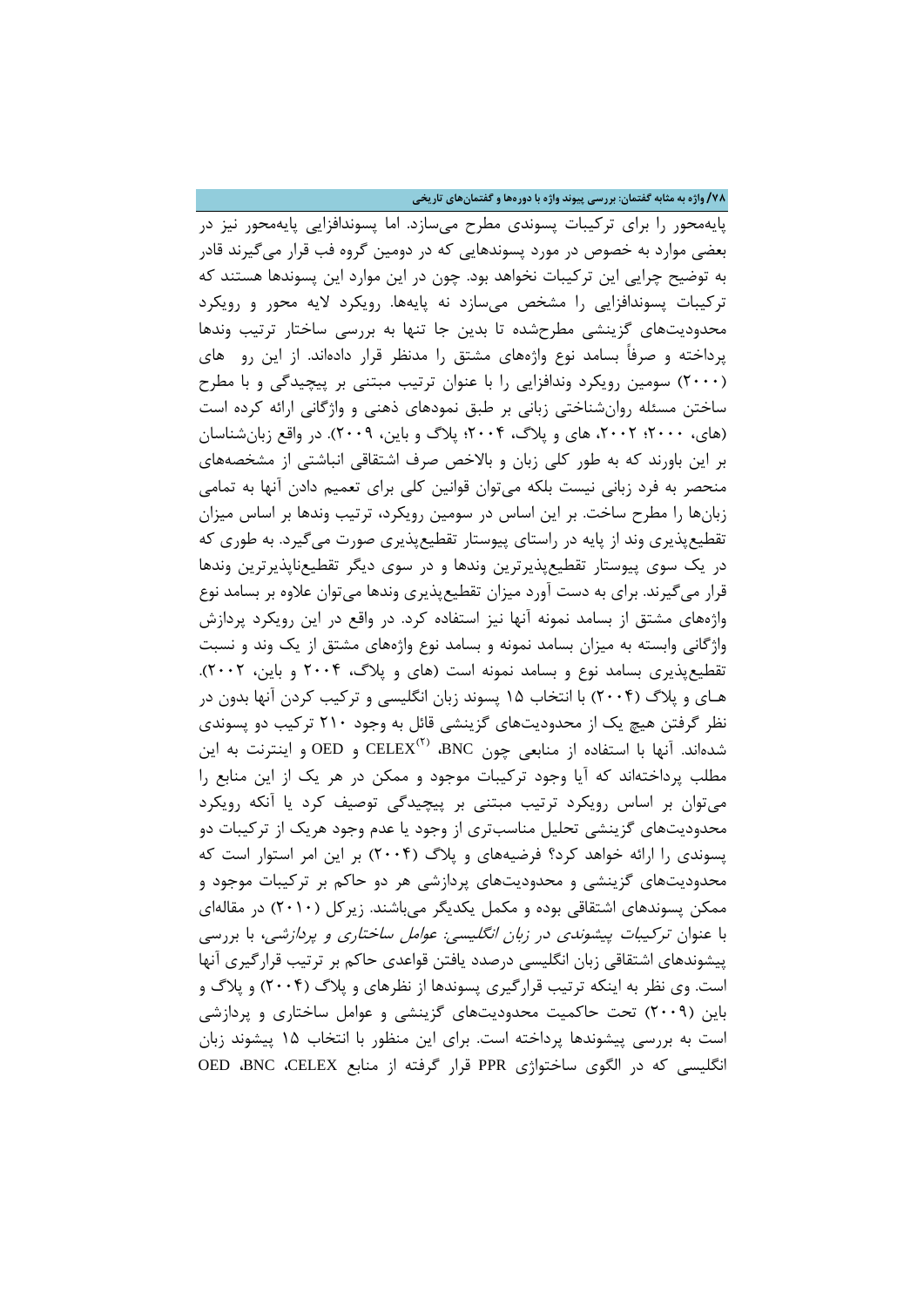## ه م**شمل استان ۱۴۰۰ و تابستان ۲۹/۱۴۰۰**<br>م**روب<sup>من ب</sup>ای دریافی** سال ۱۲، شمارهٔ ۱، بهار و تابستان ۷۹/۱۴۰۰

وCOCA و اینترنت واژههاي مشتق را انتخاب کرده است. از نظر وي با وجود 15 پیشوند میتوان انتظار داشت که 225 ترکیب دو پیشوندي وجود داشته باشد. وي ابتدا در ماتریس مربعی پیشوندها را به ترتیب حروف الفبا در ستون عمودي و در ردیف افقی بالاي جدول قرار داده و تمامی ترکیبات ممکن بالفعل را با عدد یک و بقیه را با عدد صفر مشخص کرده است. از 225 ترکیب ممکن 79 ترکیب از منابع مورد بررسی یافت شد که وي نقش محدودیتهاي گزینشی وندها و پایهها را دلیل کاهش تعداد ترکیبات پیشوندي میداند. از نظر وي در همآیندي پیشوندها به مانند پسوندها محدودیتهاي آوایی، صرفی، نحوي و معنایی وجود دارد اما شدت این محدودیتها کمتر و از انعطاف- پذیري بیشتري برخوردار است. به عنوان مثال برخلاف پسوند en- یا th- پیشوندها چون حاوي تکیه میباشند بیشتر شبیه واژه بوده و در اتصال به پایه بدون در نظر گرفتن همآیندي با دیگر پیشوندها ناقض محدودیتهاي آوایی نمیشوند. لذا محدودیتهاي آوایی برخلاف ترکیب پسوندي تأثیري بر ترکیبات پیشوندي ندارند. همچنین محدودیتهاي معنایی تأثیر چندانی بر پیشوندافزایی ندارند. پیشوندها معمولاً متعلق به طبقه خاص نحوي نیستند و به همه گروههاي نحوي متصل میشوند، مانند: پیشوند به disconnect (verb), disadvantage (noun), dissimilar (adj) نحوي ترکیبات در که dis- کار می رود. در نهایت وي اینگونه نتیجهگیري می کند که چون پیشوندافزایی نسبت به پسوندافزایی کمتر تابع محدودیتهاي گزینشی است، پس از نظر دستوري نیز محدودیتهاي کمتري بر پیشوندافزایی حاکم است. از این رو تعداد ترکیبات دو پیشوندي در این منابع مورد مطالعه بیشتر از تعداد ترکیبات دو پسوندي است. نسبتی که وي در این مقاله از پیشوندافزایی به دست آورده است حدود %24 است، که این میزان دو برابر نسبتی است که هـاي و پلاگ (2004) از ترکیبات ثبتی دو پسوندي به دست آوردهاند. با توجه به اینکه مقاله حاضر به بررسی پیشوندهاي اشتقاقی زبان فارسی در چارچوب رویکرد ترتیب مبتنی بر پیچیدگی پرداخته، لازم است این رویکرد را با توجه به معیارهاي مطرح در آن به تفصیل معرفی و سپس به توصیف پیشوندهاي اشتقاقی زبان فارسی در چارچوب آن بپردازد.

### **.3 رویکرد ترتیب مبتنی بر پیچیدگی**

مهمترین اصل زیربنایی رویکرد ترتیب مبتنی بر پیچیدگی این است که ترتیب وندها – در کنار معیار محدودیتهاي گزینشی حاکم بر وندها – تابعی از میزان تقطیعپذیري وند از پایه است. در واقع این رویکرد بر اساس پردازش واژگانی در درك گفتار بنا نهاده شده است. در خصوص پردازش واژگانی دو راهکار صرفی وجود دارد: اینکه در هنگام مواجهه با یک واژه مشتق گویشور آن را به صورت یک واحد در نظر بگیرد یا اینکه آن را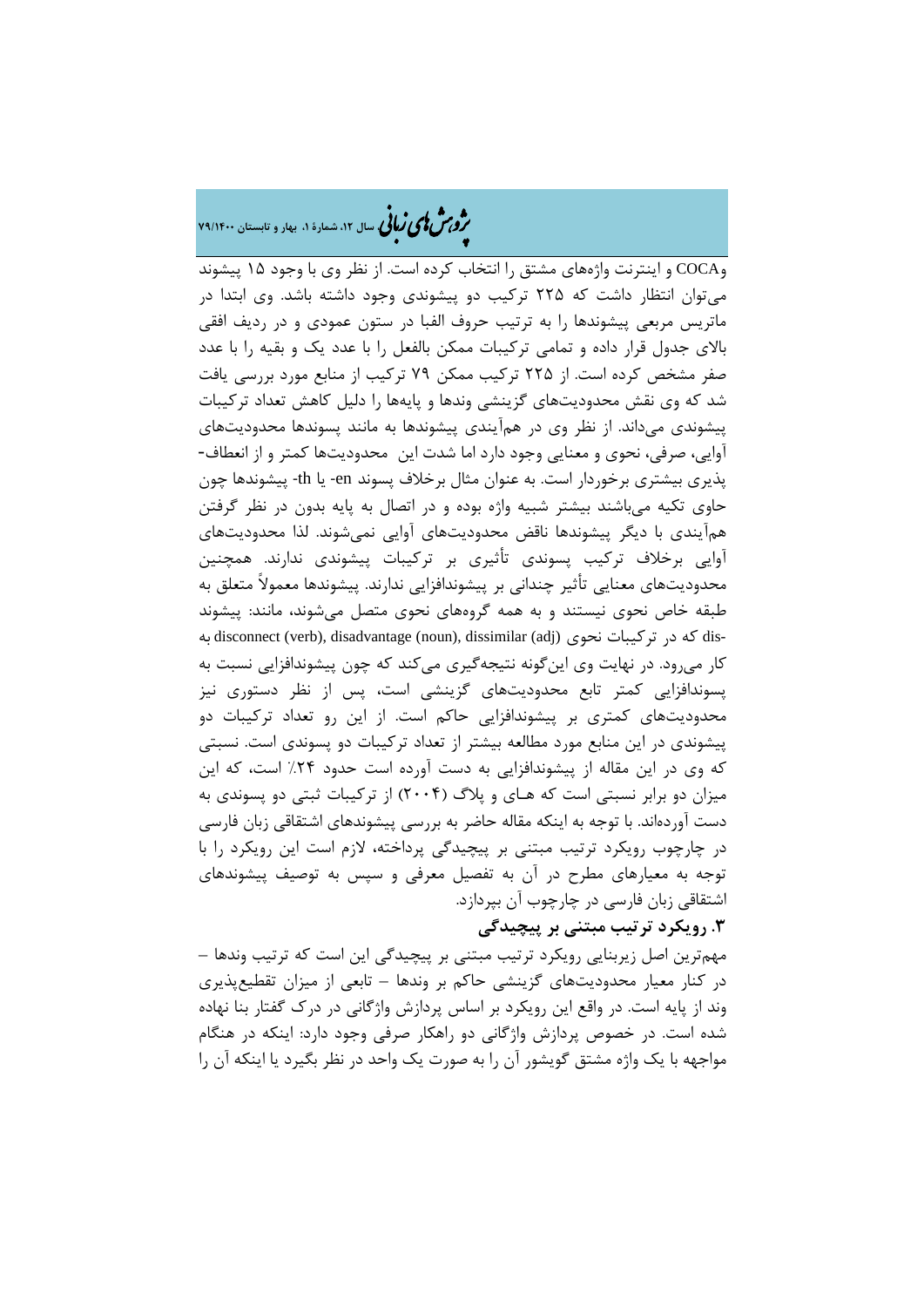**/80 واژه به مثابه گفتمان: بررسی پیوند واژه با دورهها و گفتمانهاي تاریخی**

به اجزاي سازنده تقطیع کرده و با دستیابی به معناي تکتک اجزاي واژه مشتق معناي کل واژه را دریابد (هـاي و باین، 2003). در این رویکرد از دو معیار مرتبه تقطیعپذیري که بر اساس محدویتهاي گزینشی وندها و نهایتاً همآیندي آنها تعیین میشود و نسبت تقطیع پذیری <sup>۱</sup> که بر اساس نسبت بسامد نوع و نمونه واژه مشتق به پایه مشخص میشود، براي ترسیم پیوستار تقطیعپذیري وندها و در نهایت توجیه جایگاه وندهاي اشتقاقی زبان استفاده میگردد. فرضیه حاکم بر این رویکرد این است که هرچه یک وند بر روي پیوستار تقطیعپذیري میزان تقطیعپذیري بیشتري داشته باشد، در مقایسه با وندهایی که تقطیعپذیري پایینتري دارند، از پایه دورتر است. در ادامه به معرفی و شیوه محاسبه مرتبه تقطیعپذیري و نسبت تقطیعپذیري در رویکرد ترتیب مبتنی بر تقطیعپذیري – به شیوهاي که در هـاي و پلاگ (2004) آمده – میپردازیم. براي محاسبه مرتبه تقطیعپذیري، هـاي و پلاگ (2004) ابتدا 31 پسوند اشتقاقی زبان انگلیسی را به ترتیب حروف الفبا در یک ماتریس مربعی به صورتی که در اولین ستون، وندهاي جایگاه اول نسبت به پایه و در اولین ردیف، وندهاي جایگاه دوم نسبت به پایه جاي گرفته را ترسیم کردهاند. آنگاه بر اساس همآیندي وندها در پیکرههاي مورد بررسی، تمامی همآینديهاي دوگانه را مشخص کردهاند. به عنوان مثال براي دو پسوند th- و fulN- در تقاطع دو پسوند در ماتریس مزبور عدد 1 گذاشتهشده که نشان از همآیندي آنهاست. در مواردي که همآیندي وجود نداشته عدد صفر گذاشته شده است. در ادامه بر اساس اطلاعات ماتریس مربعی گراف جهتدار براي 31 پسوند اشتقاقی زبان انگلیسی که به عنوان رأس در نظر گرفته میشوند و خطوط متصلکننده رئوس که با یال معرفی میشود با استفاده از نرمافزار برنامهنویسی آر به دست داده میشود. در این گراف پسوندها از کمترین تا بیشترین میزان همآیندي قرار گرفتهاند. شکل 1 گراف جهتدار 31 پسوند اشتقاقی زبان انگلیسی را نشان میدهد.



شکل .1 گراف جهتدار 31 پسوند زبان انگلیسی. 31 رأس گراف با یالهاي خاکستري رنگ، جهت رو به پایین و 10 یال تیره رنگ جهت رو به بالا و حالت چرخشی بودن وندها را نشان میدهند.

**.** 

<span id="page-9-0"></span>1. parsing ratio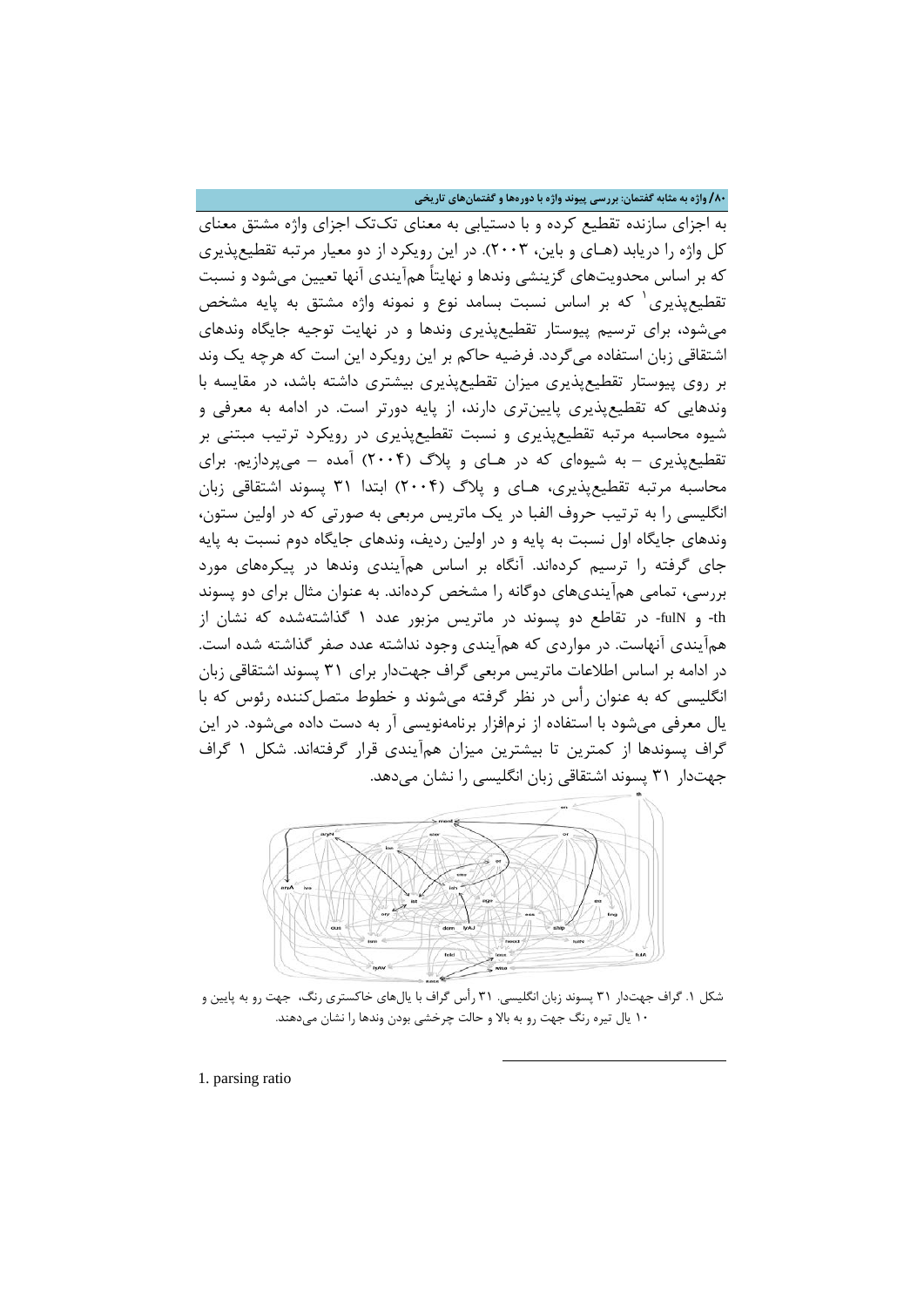�ی زبا **، سال ،12 شمارة ،1 بهار و تابستان 81/1400** � �و ی �ش

همانطور که در شکل 1 نشان دادهشده بیشترین تعداد یالهایی که وندها را به یکدیگر متصل میکنند جهت رو به پایین دارند. همانطور که مشاهده میشود نرمافزار بهگونهاي چیدمان پسوندها را قرار داده که کمترین تعداد یال جهت رو به بالا که نشان از موارد استثناء و همآینديهاي دو طرفه (وندهایی که هم قبل و هم بعد از یکدیگر میتوانند قرار گیرند) هستند را نشان دهد.اینک براي مشخص شدن چگونگی قرارگرفتن پسوندها نسبت به یکدیگر با توجه به گراف به دست آمده از نرمافزار آر، ماتریسهاي مربعی بالا مثلثی را که نشان از چیدمان گراف است، ارائه داده میشود. با توجه به 31 پسوند اشتقاقی زبان انگلیسی و با توجه به ترتیبهاي مختلف که این پسوندها میتوانند نسبت به یکدیگر بهگونهاي داشته باشند که کمترین تعداد یال جهت رو به بالا را نشان دهد، تعداد 4037 ماتریس مربعی بالا مثلثی به دست داده میشود. جدول 1 یکی از ماتریسهای مربعی بالا مثلثی ۳۱ پسوند اشتقاقی زبان انگلیسی را نشان میدهد.



جدول .1 ماتریس مربعی بالا مثلثی همآیندي 31 پسوند اشتقاقی زبان انگلیسی این دست از ماتریسها نشان میدهند که میزان همآیندي وندها و ایجاد ترکیبات ممکن، قطعاً بر پایه محدودیتهاي حاکم بر وندها به وجود میآید. هـاي و پلاگ با استفاده از این 4037 ماتریس بالا مثلثی به دست آمده از گراف جهتدار و با میانگین گرفتن مرتبه قرارگیري هر وند در این ماتریسها توانستند مرتبه تقطیعپذیري هر یک از وندهاي مورد مطالعه در این بررسی را مشخص کنند. با استفاده از مرتبه تقطیعپذیري که از همآیندي وندها در ماتریس مربعی به دست میآید میتوان ترتیب قرارگیري وندها نسبت به پایه و نسبت به یکدیگر را مورد بررسی قرار داد. بر اساس نظر هـاي و پلاگ (2004) هرچه وندي مرتبه تقطیعپذیري بالاتري داشته باشد از پایه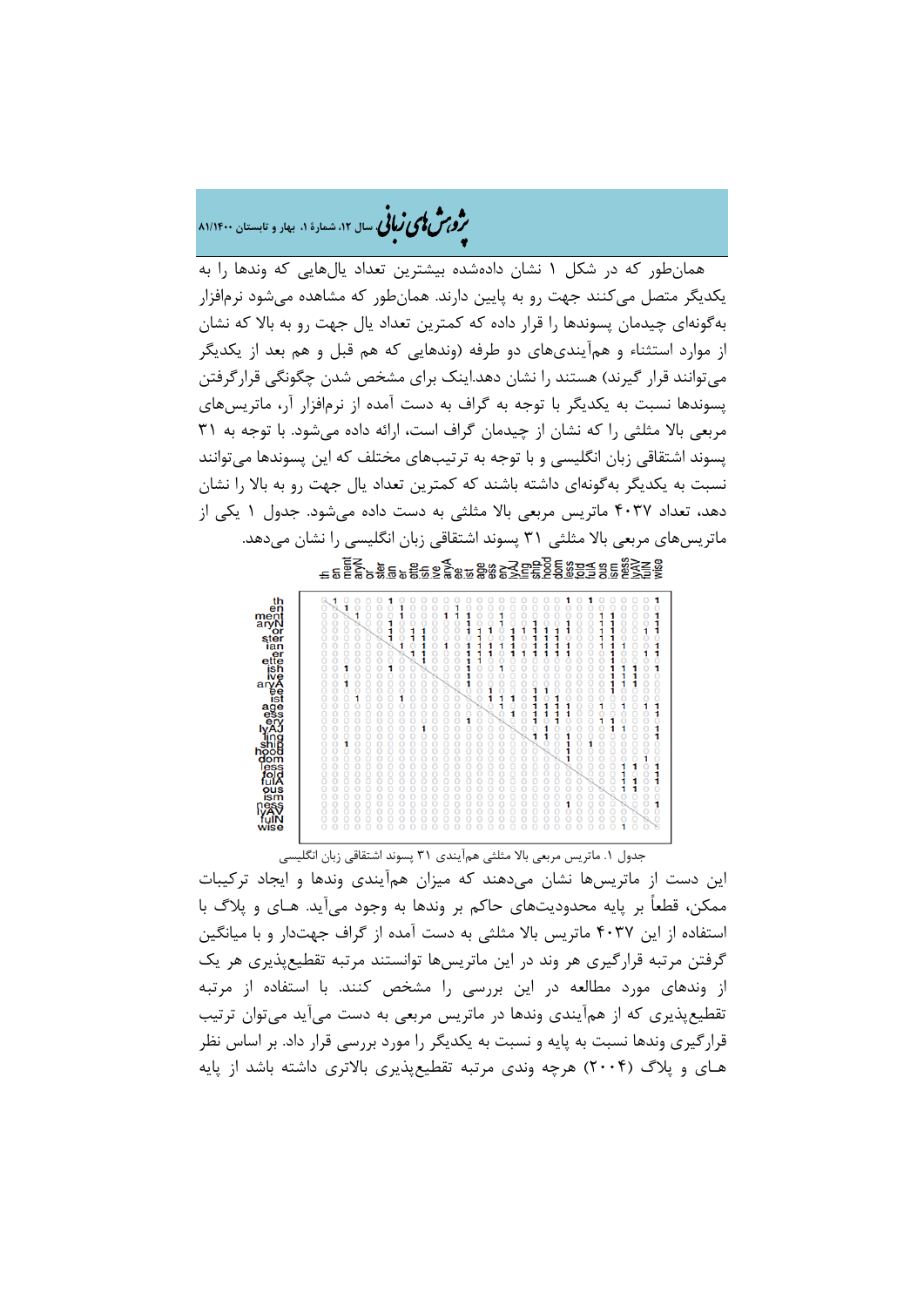**/82 واژه به مثابه گفتمان: بررسی پیوند واژه با دورهها و گفتمانهاي تاریخی**

دورتر است و از میزان تقطیعشدگی بالاتري برخوردار است و در مقابل هرچه مرتبه تقطیعپذیري یک وند کمتر باشد به پایه نزدیکتر بوده و در پردازش واژگانی کمتر از پایه خود جدا میشود. جدول 2 مرتبه تقطیعپذیري 31 پسوند اشتقاقی زبان انگلیسی را نشان میدهد.

|   |               |             |    |               | جدول ۲. مرتبه تقطیعپذیری ۳۱ پسوند اشتقاقی زبان انگلیسی |    |               |             |    |               |             |
|---|---------------|-------------|----|---------------|--------------------------------------------------------|----|---------------|-------------|----|---------------|-------------|
|   | <b>SUFFIX</b> | <b>RANK</b> |    | <b>SUFFIX</b> | <b>RANK</b>                                            |    | <b>SUFFIX</b> | <b>RANK</b> |    | <b>SUFFIX</b> | <b>RANK</b> |
|   | th            | 0.89        | 9  | ette          | 8.62                                                   | 17 | lyAJ          | 14.58       | 25 | fulA          | 21.87       |
|   | en            | 1.78        | 10 | aryA          | 9.27                                                   | 18 | cry           | 16.19       | 26 | fold          | 21.87       |
|   | ment          | 2.67        | 11 | ive           | 9.27                                                   | 19 | ling          | 16.27       | 27 | wise          | 25.80       |
|   | $\alpha$      | 4.40        | 12 | ist           | 11.44                                                  | 20 | ship          | 18.63       | 28 | lyAV          | 25.83       |
|   | ster          | 4.42        | 13 | ee            | 11.54                                                  | 21 | dom           | 18.71       | 29 | fulN          | 25.86       |
| 6 | aryN          | 4.55        | 14 | ish           | 12.70                                                  | 22 | hood          | 18.81       | 30 | ism           | 25.86       |
|   | ian           | 6.24        | 15 | css           | 13.17                                                  | 23 | less          | 21.78       | 31 | ness          | 25.88       |
| 8 | er            | 7.13        | 16 | age           | 14.21                                                  | 24 | ous           | 21.83       |    |               |             |

نکته حائز اهمیت در مرتبه تقطیعپذیري که در جدول 2 آمده این است که برخی از پسوندها در همآیندي با دیگر پسوندها به کار نرفته و امکان مرتبهدهی به آنها وجود ندارد. از این رو هـاي (2001) براي تعیین مرتبه اینگونه وندها از نسبت تقطیعپذیري استفاده میکند. هـاي و پلاگ (2004) علاوه بر مرتبه تقطیعپذیري که از همآیندي وندها حاصل میشود و لذا در بعضی موارد قادر به مرتبه دهی نیست براي تعیین ترتیب وندها به بررسی معیار نسبت تقطیعپذیري هر وند نیز پرداختند تا در نهایت با توجه به هر دو معیار بتوانند پیوستار تقطیعپذیري را به دست دهند. در ادامه ابتدا نحوه محاسبه نسبت تقطیعپذیري بیانشده و سپس نحوه شکلگیري پیوستار تقطیعپذیري بر اساس دو معیار مرتبه تقطیعپذیر و نسبت تقطیعپذیر مشخص میشود. هـاي (2001) براي به دست آوردن نسبت تقطیعپذیري وندهاي مورد بررسی از بسامد نوع و بسامد نمونه واژههاي مشتق از هریک از وندها و پایههاي آنها استفاده کرده است. نسبت تقطیعپذیري به میزان کاربرد و واژهسازي هر وند اشاره میکند. همانطور که هـاي در این رویکرد اشاره میکند برخلاف دیگر رویکردها که صرفاً با استفاده از بسامد نوع واژه- هاي مشتق به بررسی ترتیب وندها پرداختهاند در این رویکرد علاوه بر بسامد نوع از بسامد نمونه واژههاي مشتق نیز بهره گرفته شده است. بنا به نظر وي هرچه بسامد (اعم از بسامد نوع و بسامد نمونه) واژه مشتق نسبت به پایه آن بیشتر باشد پردازش صرفی سازهمحور کمتر و آن واژه مشتق به صورت یک واژه کل در نظر گرفته میشود. در مقابل هرچه بسامد واژه مشتق نسبت به پایه کمتر باشد پردازش صرفی سازهمحور بیشتر و بالطبع تقطیعپذیري بیشتر است (هـاي، 2001). این رویکرد براي ایجاد رابطه میان بسامد رخداد واژه مشتق و پایه از نمودار پراکندگی و قرار دادن واژههاي مشتق بر روي محور افقی و همچنین پایههاي تشکیلدهنده آنها در محور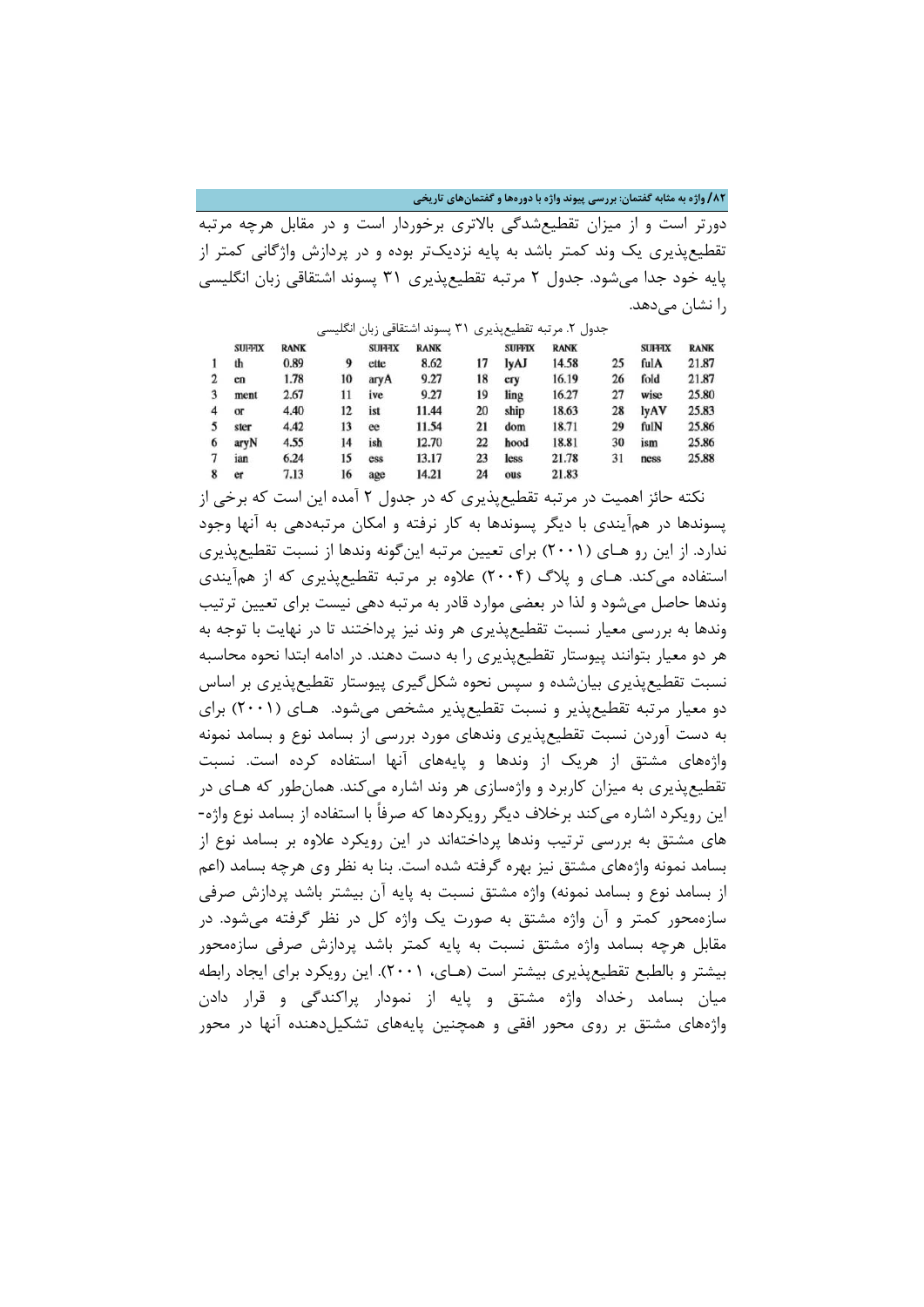# ه م**شملی زبانی** سال ۱۲، شمارهٔ ۱، بهار و تابستان ۸۳/۱۴۰۰

عمودي و محاسبه میانگین روند آنها (رگرسیون حداقل مربعات معمولی ) براي هر وند <sup>1</sup> استفاده کرده است. هـاي و پلاگ (2004) میانگین روند دادهها در نمودار پراکندگی را که در این نمودارها با عنوان رگرسیون حداقل مربعات معمولی شناخته میشود به عنوان خط تقطیعپذیري در نظر گرفتهاند. با استفاده از خط تقطیعپذیري میتوان واژههاي مشتق حاصل از یک وند را به دو دسته تقسیم کرد: واژههایی که در بالاي خط قرار گرفتهاند، واژههایی با بسامد رخداد پایه بیشتر هستند به طوري که براي درك آنها ابتدا واژه تقطیع شده و سپس معناي آن درك میشود و واژههایی که در پایین خط قرار گرفتهاند، واژههایی با بسامد رخداد پایه کمـتري بوده و به صورت یک واژه کل درك میشوند. در واقع با دو دسته واژه که در این رویکرد آنها را واژههاي تقطیعپذیر و تقطیعشدگی مینامیم مواجه خواهیم شد که میتوان نسبتی براي این واژهها در نظر گرفت و آن را نسبت تقطیعپذیري نامید (هـاي و باین، 2002). نسبت تقطیعپذیري وندها با دو مقوله بسامد نوع و بسامد نمونه واژههاي مشتق از هر وند در ارتباط است (هـاي و باین، 2002). براي محاسبه نسبت تقطیعپذیري لازم است نسبت بسامد نوع و نسبت بسامد نمونه واژههاي مشتق بالاي خط تقطیعپذیر (خط روند نمودار پراکندگی هر یک از وندها) به بسامد نوع و بسامد نمونه کل واژههاي در بردارنده وند مورد نظر در پیکره محاسبه گردد. این نسبت مشخص میسازد که شنونده براي درك، دریافت و پردازش واژه مشتق از یک وند تا چه میزان به تقطیعپذیري و تفکیک اجزاي سازنده آن واژه میپردازد (هـاي و باین، 2003). هـاي و پلاگ (2004) با توجه به نسبت تقطیعپذیري بسامد نوع و نسبت تقطیعپذیري بسامد نمونه حاصل از واژههاي مشتق از هر وند و مقایسه آن با دیگر وندها توانستند براي هر یک از وندها مرتبه نسبت بسامد نوع تقطیعپذیر و مرتبه نسبت بسامد نمونه تقطیعپذیر را تعیین کنند. در ادامه آنها با توجه به مرتبه تقطیعپذیري، مرتبه نسبت بسامد نوع و مرتبه نسبت بسامد نمونه و میانگین گرفتن از آنها و قراردادن آن در محور عمودي نمودار پراکندگی و مرتبه تقطیعپذیري در محور افقی نمودار توانستند به پیوستار تقطیعپذیري پسوندهاي اشتقاقی زبان انگلیسی برسند. این پژوهش در راستاي پاسخگویی به این مسائل است که تا چه میزان در زبان فارسی میتوان با توجه به معیارهاي مطرحشده در رویکرد ترتیب مبتنی بر پیچیدگی اعم از تقطیعپذیري، مرتبه تقطیعپذیري و نسبت تقطیعپذیري ترتیب پیشوندهاي اشتقاقی زبان فارسی را توجیه کرد و کارایی این رویکرد را محک زد. در ادامه به بررسی دادههاي زبان فارسی در چارچوب رویکرد ترتیب مبتنی بر پیچیدگی میپردازیم.

 $\overline{a}$ 

<span id="page-12-0"></span>[1.](#page-12-0) least trimmed squares regression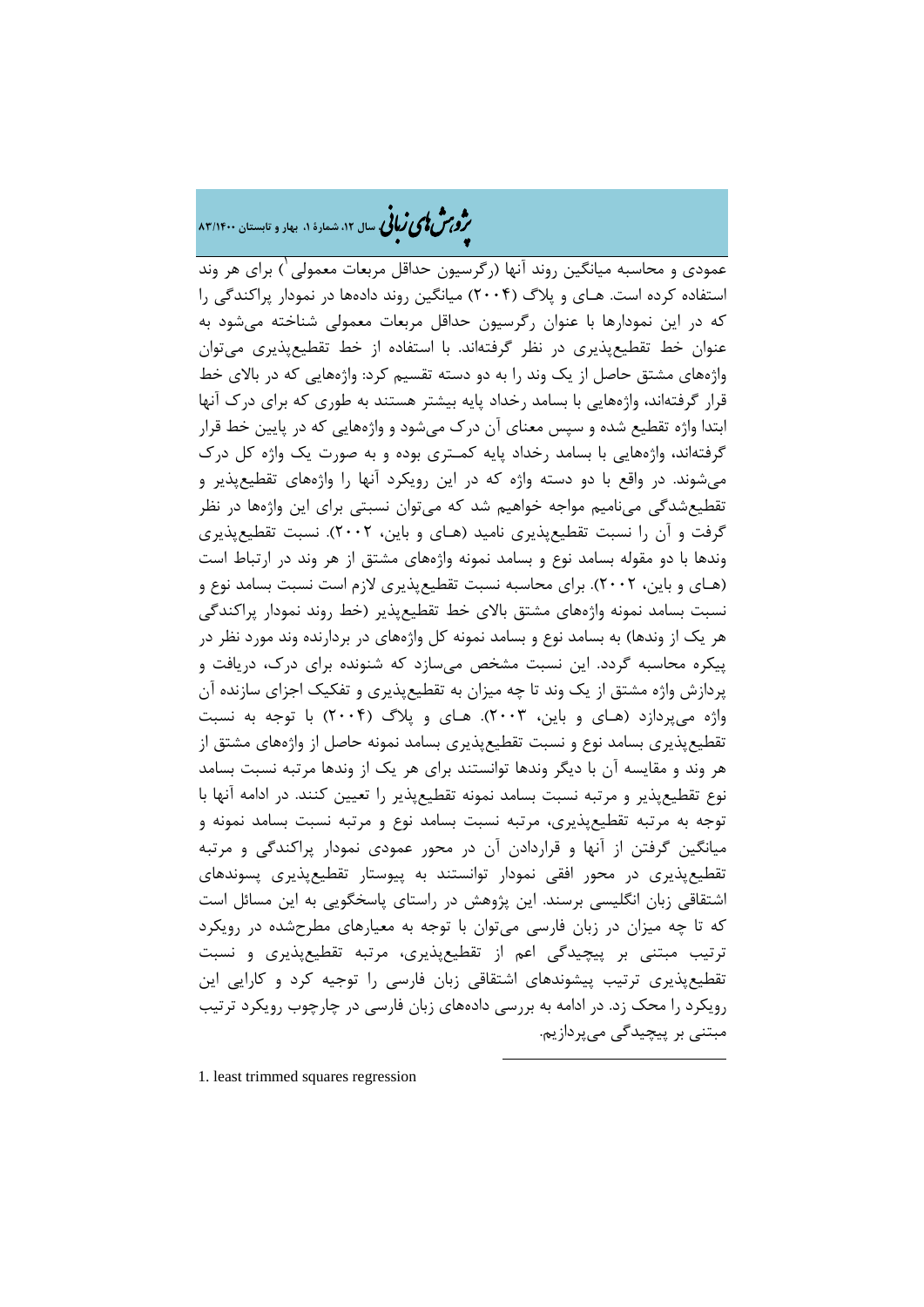### **/84 واژه به مثابه گفتمان: بررسی پیوند واژه با دورهها و گفتمانهاي تاریخی**

**.4 تقطیعپذیري پیشوندهاي اشتقاقی زبان فارسی**

این مقاله به بررسی ترتیب پیشوندهاي اشتقاقی زبان فارسی در چارچوب رویکرد ترتیب مبتنی بر پیچیدگی پرداخته تا مشخص شود این رویکرد تا چه میزان میتواند توجیه کننده ترتیبهاي ممکن و موجود پیشوندهاي اشتقاقی زبان فارسی باشد. با توجه به موارد مطرح شده در بخش رویکرد ترتیب مبتنی بر پیچیدگی، براي تعیین مرتبه تقطیعپذیري و نسبت تقطیعپذیري به پیروي از هـاي و پلاگ (2004) با استفاده از همآیندي پیشوندها و میزان تقطیعپذیري وند از پایه به بررسی پیشوندهاي اشتقاقی زبان فارسی پرداختهایم. براي این منظور هفده پیشوند از کتاب ساخت اشتقاقی واژه در فارسی امروز (کلباسی، 1380) انتخاب و واژههاي مشتق از این هفده پیشوند اشتقاقی از (3) پیکره پایگاه دادههاي زبان فارسی پژوهشگاه علوم انسانی و مطالعات فرهنگی استخراج شده است<sup>(۴)</sup>. این پیشوندها عبارتاند از: 《ابر-، باز-، بر-، بل-، بلا-، پاد-، در -، دژ،- فرا،- فرو،- لا،- نا،- ن،-َ وا،- ور،- واژ،- هم-»پس از تعیین پیشوندهاي مورد بررسی، در ابتدا همآیندي پیشوندها را در قالب ماتریس مربعی تنظیمشده بر اساس حروف الفبا ترسیم کردیم. در این ماتریس اولین ردیف جدول، پیشوندهاي جایگاه اول نسبت به پایه و اولین ستون پیشوندهای جایگاه دوم نسبت به پایه را نشان می دهد. همانطور که در ماتریس نشان داده شده است در صورت وجود همآیندي پیشوندها در محل تلاقی آنها در ماتریس بسامد نوع همآیندي آنها آورده شده است. لازم به ذکر است که براي مشخص کردن همآیندي یا عدم همآیندي پیشوندها، از ساختارهاي PPR و PPRS حمصیان (1389) که ترتیب وندها را با رویکرد محدودیتهاي گزینشی توصیف کرده است، استفاده شد. جدول 3 ماتریس مربعی همآیندي پیشوندهاي اشتقاقی زبان فارسی و بسامد نوع آنها را بر اساس حروف الفبا نشان میدهد.

|     |     |      |     |    |    |    |    | را بر اساس حروب انعبا نسان میںبعث. |      |     |     |      |      |     |     |      |      | رسی و بساسه نوح آنها |
|-----|-----|------|-----|----|----|----|----|------------------------------------|------|-----|-----|------|------|-----|-----|------|------|----------------------|
| جسج | هم- | واژ− | -35 | -5 | ٥. | -6 | -4 | فرو-                               | فرا- | دۋ– | در- | پاد- | بلا- | يل- | یر- | باز- | اپر- |                      |
|     |     |      |     |    |    |    |    |                                    |      |     |     |      |      |     |     |      |      | ابر-                 |
| ٨   |     |      |     |    | ٨  |    |    |                                    |      |     |     |      |      |     |     |      |      | باز-                 |
| ٣٧  | ۳   |      |     |    | ۳Δ |    |    |                                    |      |     |     |      |      |     |     |      |      | ير-                  |
|     |     |      |     |    |    |    |    |                                    |      |     |     |      |      |     |     |      |      | يل-                  |
|     |     |      |     |    |    |    |    |                                    |      |     |     |      |      |     |     |      |      | بلا-                 |
|     |     |      |     |    |    |    |    |                                    |      |     |     |      |      |     |     |      |      | پاد-                 |
| ۱۴  | ۳   |      |     |    | ١١ |    |    |                                    |      |     |     |      |      |     |     |      |      | در-                  |
|     |     |      |     |    |    |    |    |                                    |      |     |     |      |      |     |     |      |      | -34                  |
| ١   | ١   |      |     |    |    |    |    |                                    |      |     |     |      |      |     |     |      |      | فرا-                 |
|     |     |      |     |    |    |    |    |                                    |      |     |     |      |      |     |     |      |      | فرو-                 |
|     |     |      |     |    |    |    |    |                                    |      |     |     |      |      |     |     |      |      | -4                   |
| ٨   | ٨   |      |     |    |    |    |    |                                    |      |     |     |      |      |     |     |      |      | -l:                  |
|     |     |      |     |    |    |    |    |                                    |      |     |     |      |      |     |     |      |      | -0                   |
|     |     |      |     |    |    |    |    |                                    |      |     |     |      |      |     |     |      |      | -5                   |
| ٧   |     |      |     |    | ٧  |    |    |                                    |      |     |     |      |      |     |     |      |      | $-35$                |
|     |     |      |     |    |    |    |    |                                    |      |     |     |      |      |     |     |      |      | واژ−                 |
|     |     |      |     |    |    |    |    |                                    |      |     |     |      |      |     |     |      |      | هم-                  |
| ۷Δ  | ۱۴  |      |     |    | ۶۱ |    |    |                                    |      |     |     |      |      |     |     |      |      | جعج                  |

جدول ٣. ماتریس مربعی همآیندی پیشوندهای اشتقاقی زبان فارسی و بسامد نوع ترکیبات آنها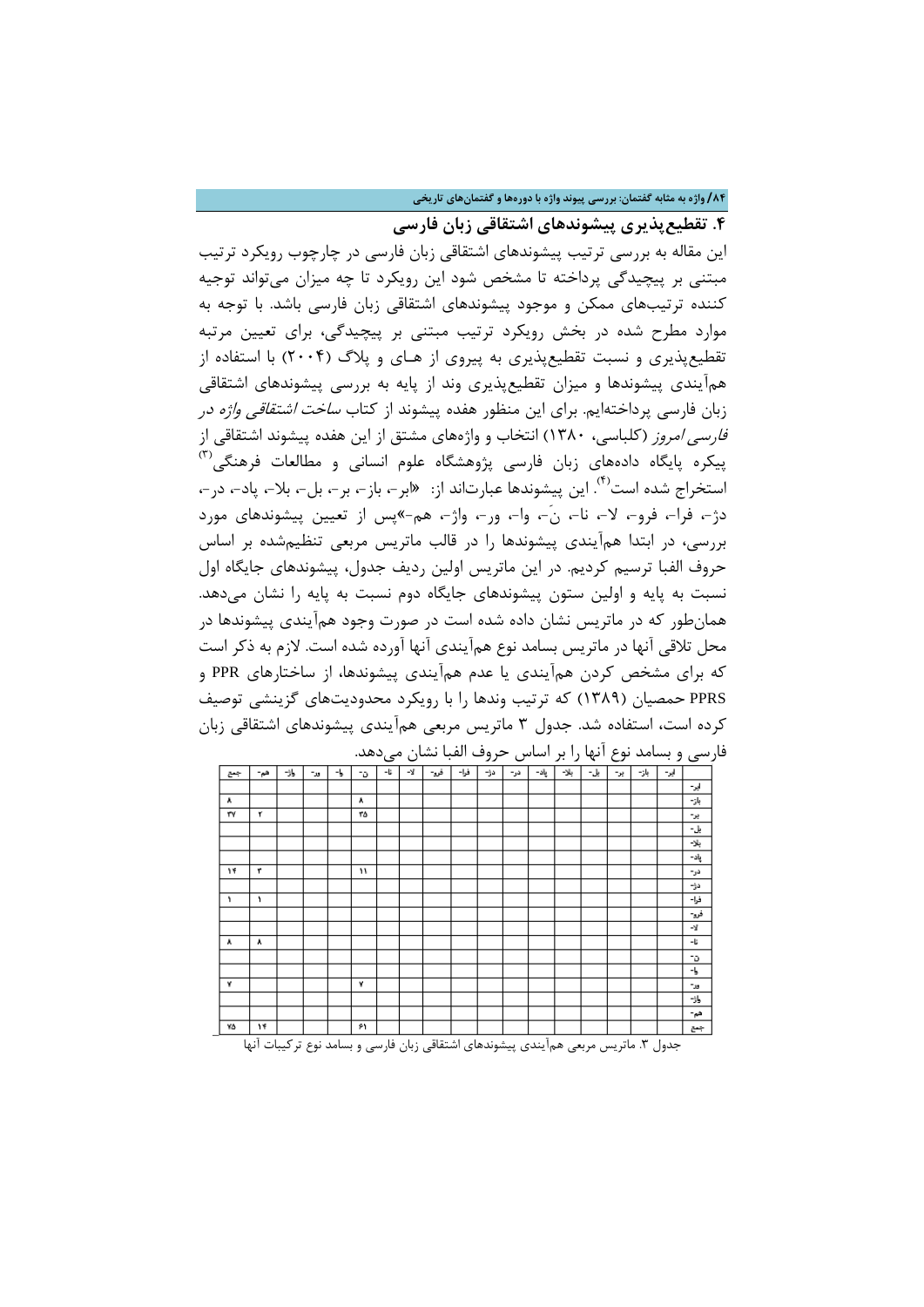# �ی زبا **، سال ،12 شمارة ،1 بهار و تابستان 85/1400** � �و ی �ش

بر اساس اطلاعات به دست آمده از جدول 3 در زبان فارسی هیچ پیشوندي وجود ندارد که بتواند به طور آزادانه به همه پیشوندهاي اشتقاقی متصل شود. همانطور که این جدول نشان میدهد از هفده پیشوند مورد بررسی تنها هشت مورد از آنها در همآیندي شرکت داشتهاند. به عنوان مثال در این قسمت میتوان به همآینديهایی چون «بازنگشتن»، «برنخوردن»، «برهمخوردگی»، «درنیافته»، «درهمپیچیده»، «فراهمایی»، «ناهمنوا» و «ورنکشیده» اشاره کرد. پس از نشان دادن همآیندي پیشوندهاي اشتقاقی اینک به ترسیم گراف جهتدار و در نهایت رسیدن به مرتبه تقطیعپذیري براي هر یک از پیشوندها پرداختهایم. شکل .2 گراف جهتدار پیشوندهاي اشتقاقی زبان فارسی را نشان می،دهد.



شکل .2 گراف جهتدار پیشوندهاي اشتقاقی زبان فارسی بر اساس بیشترین همآیندي تا کمترین همآیندي براي رسیدن به مرتبهبندي پیشوندها نمودار گراف جهتدار را با استفاده از نرمافزار برنامهنویسی آر (گنسنر و همکاران، 1993) براي پیشوندهاي مورد مطالعه به صورتی ترسیم کردهایم که بیشترین همآیندي در پایین گراف و کمترین همآیندي در بالاي آن قرار گیرد. همانطور که در گراف مشاهده میشود پیشوندهاي «ن-َ» و «هم-» در همآیندي بیشتري با دیگر وندها شرکت داشتهاند. دو پیشوند «وا-» و «ور-» در همآیندي کمتري با دیگر وندها به کار رفتهاند. همچنین پیشوندهاي «واژ-»، «دژ-»، «بلا-»، «لا-»، «بل-» و «ابر-» در همآیندي با دیگر پیشوندها به کار نرفتهاند. با توجه به گراف جهتدار و ماتریس مربعی میتوان گفت که از 272 ترکیب ممکن تنها هشت مورد همآیندي در پیشوندها مشاهدهشده که میتوان این تعداد همآیندي را ناشی از قواعد حاکم بر وندها و محدودیتهاي صرفی، واجی و نحوي دانست. به پیروي از هـاي و پلاگ (2004) با توجه به گراف به دست آمده براي نشان دادن ترتیب وندها و مرتبه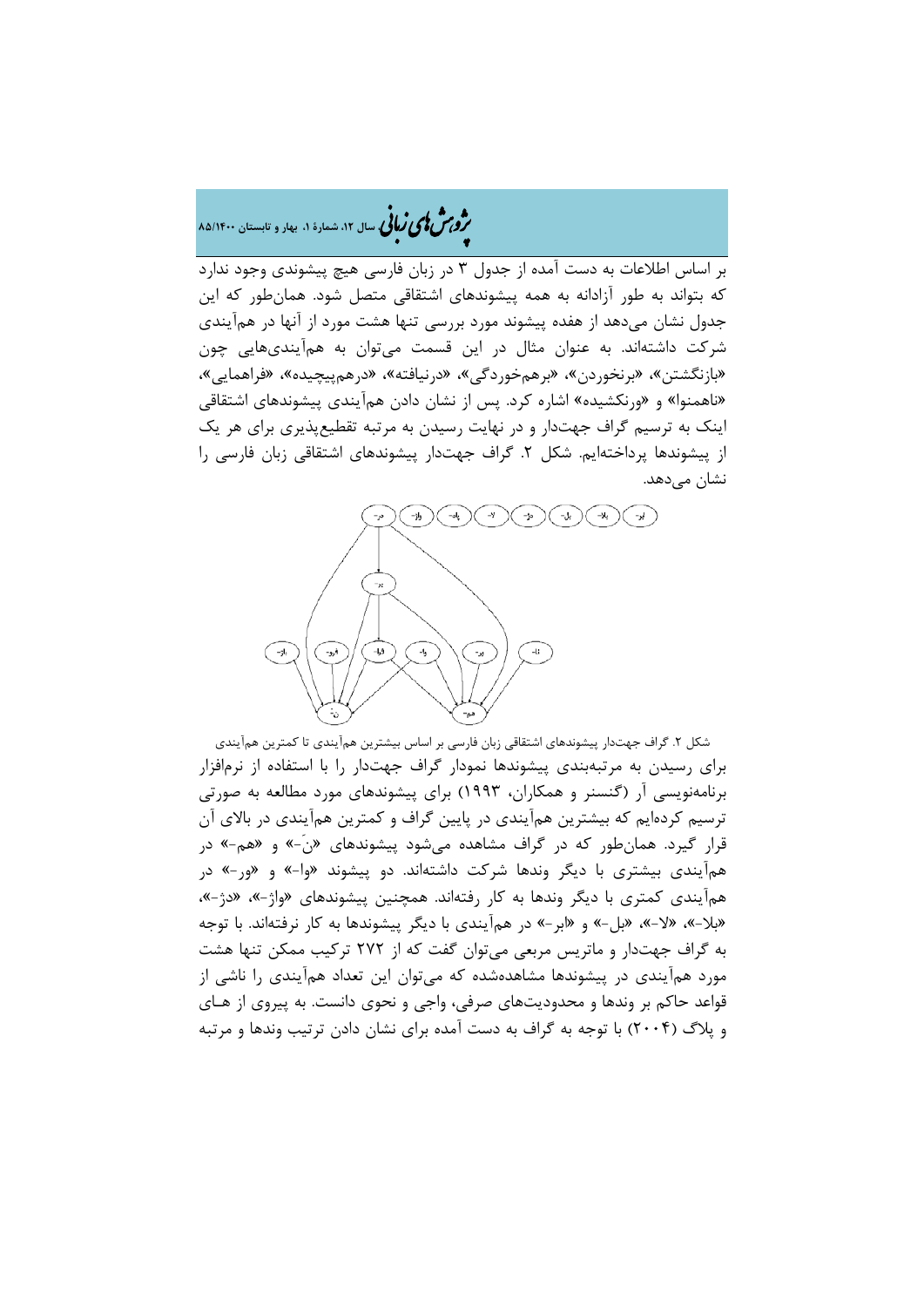**/86 واژه به مثابه گفتمان: بررسی پیوند واژه با دورهها و گفتمانهاي تاریخی**

آنها میتوان چندین ماتریس مربعی بالا مثلثی به دست آورد به طوري که در این ماتریسها در زیر خط قطر اصلی هیچگونه همآیندي پیشوندي وجود نداشته باشد.



با توجه به گراف پیشوندهاي اشتقاقی زبان فارسی و با استفاده از نرمافزار آر، تعداد 270 ماتریس مربعی بالا مثلثی به دست آمده است. جدول 4 یکی از این 270 ماتریس مربعی بالا مثلثی را نشان میدهد. در این ماتریس عدد 1 نشاندهنده همآیندي پیشوندها است. بر اساس پلاگ و باین (2004) براي تعیین مرتبه تقطیعپذیري هر پیشوند با جمعکردن جایگاه قرارگیري هر یک از این پیشوندها در این 270 ماتریس و تقسیم آن به این تعداد ماتریس میتوان مرتبه تقطیعپذیري پیشوندهاي اشتقاقی زبان فارسی را به دست داد. در ادامه به هر پیشوند یک مرتبه عددي میدهیم چون بر اساس رویکرد ترتیب مبتنی بر پیچیدگی جایگاه یک وند در سلسلهمراتب قرارگیري وندها بیانگر میزانی است که آن وند میتواند مستقل از پایه خود پردازش شود (پلاگ و باین، 2009). در جدول 5 مرتبه تقطیعپذیري پیشوندهاي اشتقاقی زبان فارسی آورده شده است.

|   | ييشوند اشتقاقي | مرتبه       |                      | ييشوند اشتقاقي | مرتبه            | ييشوند اشتقاقي | مرتبه         |           |  |
|---|----------------|-------------|----------------------|----------------|------------------|----------------|---------------|-----------|--|
|   |                |             |                      |                |                  |                |               |           |  |
|   | در –           |             | $\mathbf v$          | فرو-           | YITT             | $\mathbf{r}$   | _ باد         | $1Y/-A$   |  |
| ۲ | بر –           | <b>TIFT</b> | ٨                    | باز –          | $Y/\mathfrak{F}$ | ١F             | $\rightarrow$ | $111 - 9$ |  |
| ٣ | $\rightarrow$  | 9140        | ٩                    | ابر -          | 11/55            | ١۵             | تَ            | 1718      |  |
| ۴ | – ს            | 51YY        | $\ddot{\phantom{1}}$ | $-\lambda$     | 11/48            | ۱۶             | واژ -         | 1Y/FY     |  |
| ۵ | فرا-           | 9147        | $\mathbf{v}$         | $-35$          | 11/۶٣            | $\mathsf{v}$   | $-\rho$       | 1Y/AP     |  |
| ۶ | وا -           | 914A        | $\mathbf{v}$         | بل –           | 11/Y1            |                |               |           |  |

جدول .5 مرتبه تقطیعپذیري هفده پیشوند اشتقاقی زبان فارسی

همانطور که در گراف جهتدار مشاهده شد تعدادي از پیشوندهاي اشتقاقی اعم از پیشوندهاي «واژ-»، «دژ-»، «بلا-»، «لا-»، «بل-» و «ابر-» در همآیندي با دیگر وندها به کار نرفتهاند در نتیجه بر اساس رویکرد ترتیب مبتنی بر پیچیدگی براي ترسیم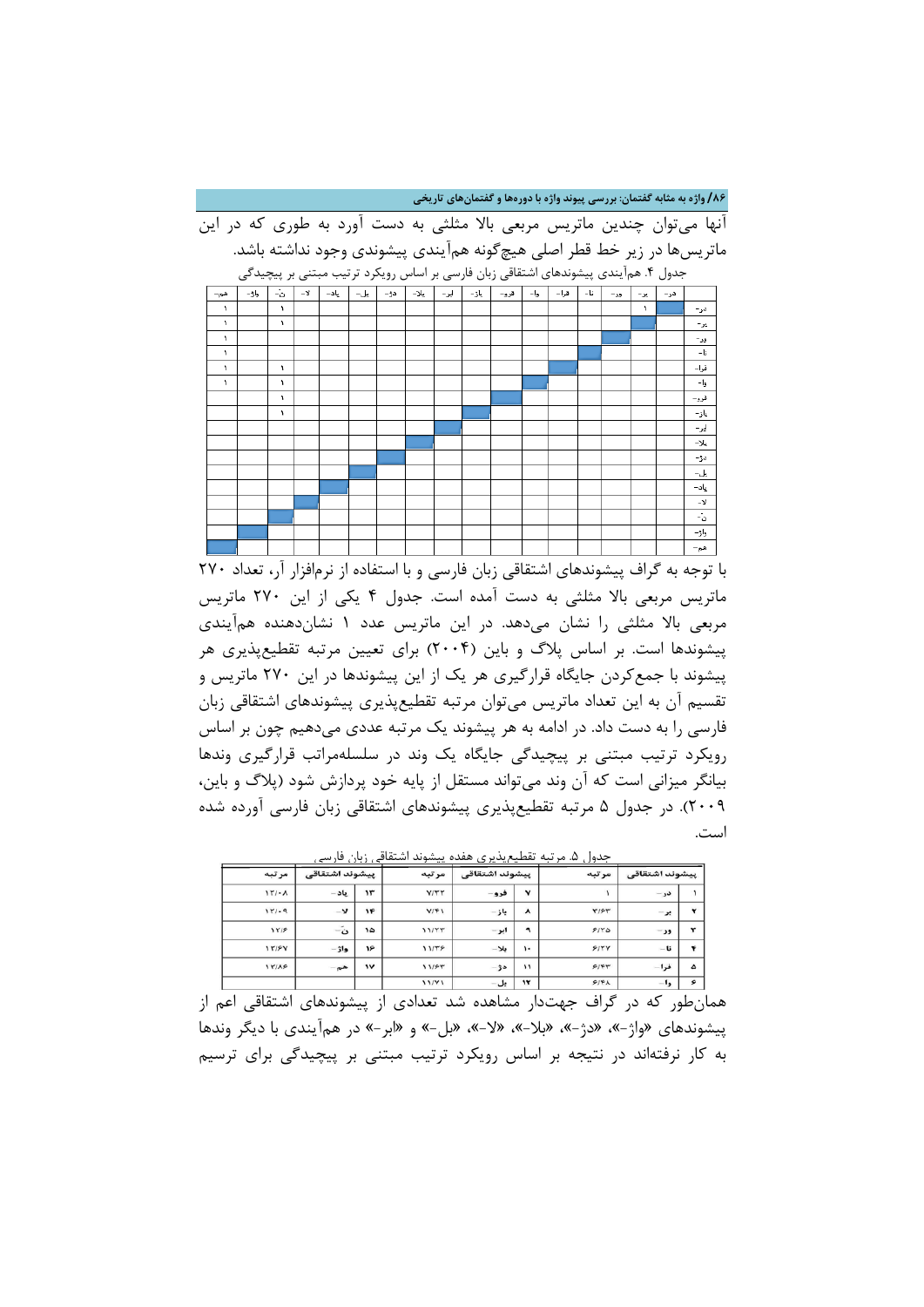# ه م**شملی زبانی** سال ۱۲، شمارهٔ ۱، بهار و تابستان ۸۷/۱۴۰۰

پیوستار تقطیعپذیري نمیتوان جایگاه دقیقی نسبت به دیگر پیشوندها براي آنها بر روي پیوستار قائل شد. لذا در اینجا لازم است از نسبت تقطیعپذیري که از مشخصههاي هر وند و بسامد نوع و بسامد نمونه واژههاي ساختهشده با آن به دست میآید، مرتبه نسبت تقطیعپذیري را براي هریک از پیشوندهاي اشتقاقی زبان فارسی به دست آورد. براي به محاسبه مرتبه نسبت تقطیعپذیري واژههاي مشتق از هفده پیشوند مورد بررسی، پایههاي سازنده همراه با بسامد وقوع واژهها از پیکره استخراج و در نرمافزار اکسل آورده شد. به پیروي از هـاي و باین (2001) براي بسامد رخداد واژههاي مشتق و بسامد رخداد پایههاي تشکیلدهنده آنها از مقیاس لگاریتم مبناي ده استفاده شد. دلیل استفاده از مقیاس لگاریتمی مبناي ده این است که چون میان بسامد وقوع پایهها و بسامد وقوع واژههاي مشتق حاصل از آنها در بسیاري از موارد فاصله عددي وجود داشته و قابل مقایسه نیست لذا با گرفتن لگاریتم میتوان این اعداد را به یکدیگر نزدیکتر کرده و مقایسه دقیقتري بین آنها انجام داد. به عنوان نمونه بسامد رخداد واژه «برآشفته» 32 و بسامد رخداد واژه «آشفته» 302 است. در این مورد اختلاف عددي این دو نمونه 270 است لذا با گرفتن لگاریتم میتوان به اعداد 1/5 و 2/48 رسید. در این صورت اختلاف عددي این دو واژه براي مقایسه، 0/98 خواهد بود. به پیروي از هـاي و باین (2003) براي بررسی میزان بسامد واژههاي مشتق حاصل از یک وند و ارتباط آن با بسامد پایههاي همان وند از نمودار پراکندگی (شکل 3) استفاده کردیم. براي ترسیم این نمودار در نرمافزار اکسل لگاریتم بسامد وقوع واژههاي مشتق از وند مورد بررسی را در محور افقی و لگاریتم بسامد وقوع پایههاي سازنده آنها را در محور عمودي قراردادیم. هر یک از نقاط ایجادشده در نمودار پراکندگی با توجه به مختصات آن نسبت به محور افقی (بسامد واژه مشتق) و محور عمودي (بسامد پایه) بیانگر یک واژه مشتق حاصل از پیشوند مورد بررسی است. در ادامه با استفاده از نرمافزار اکسل خط رگرسیون حداقل مربعات معمولی (خط تقطیعپذیري) که رابطه واژههاي مشتق و پایههاي آنها را با توجه به میانگین نقاط موجود در فضاي بین دو محور نشان میدهد ترسیم کردیم. این خط که در نمودارهاي شکل 3 به صورت نقطهچین نشان دادهشده واژهها را به دو دسته؛ واژههاي بالاي خط و واژههاي پایین خط تقسیم کرده است. به پیروي از هـاي و باین (2003) دادههاي قرارگرفته در بالاي این خط را واژههاي مشتق تقطیعپذیر و دادههاي قرارگرفته در پایین این خط را واژههاي مشتق تقطیعناپذیر نامیدهایم. به عنوان مثال در خصوص پیشوندهاي «ابر-»، «هم-»، «بلا-» و «دژ-» برطبق نمودار پراکندگی آنها واژههاي «ابرقدرت»، «هماکنون»، «بلافاصله»، «دژخیم» که در زیر خط تقطیعپذیري قرارگرفتهاند واژههاي تقطیعناپذیر و واژههاي «ابرانسان»، «همآوازي»، «بلاحاصل»،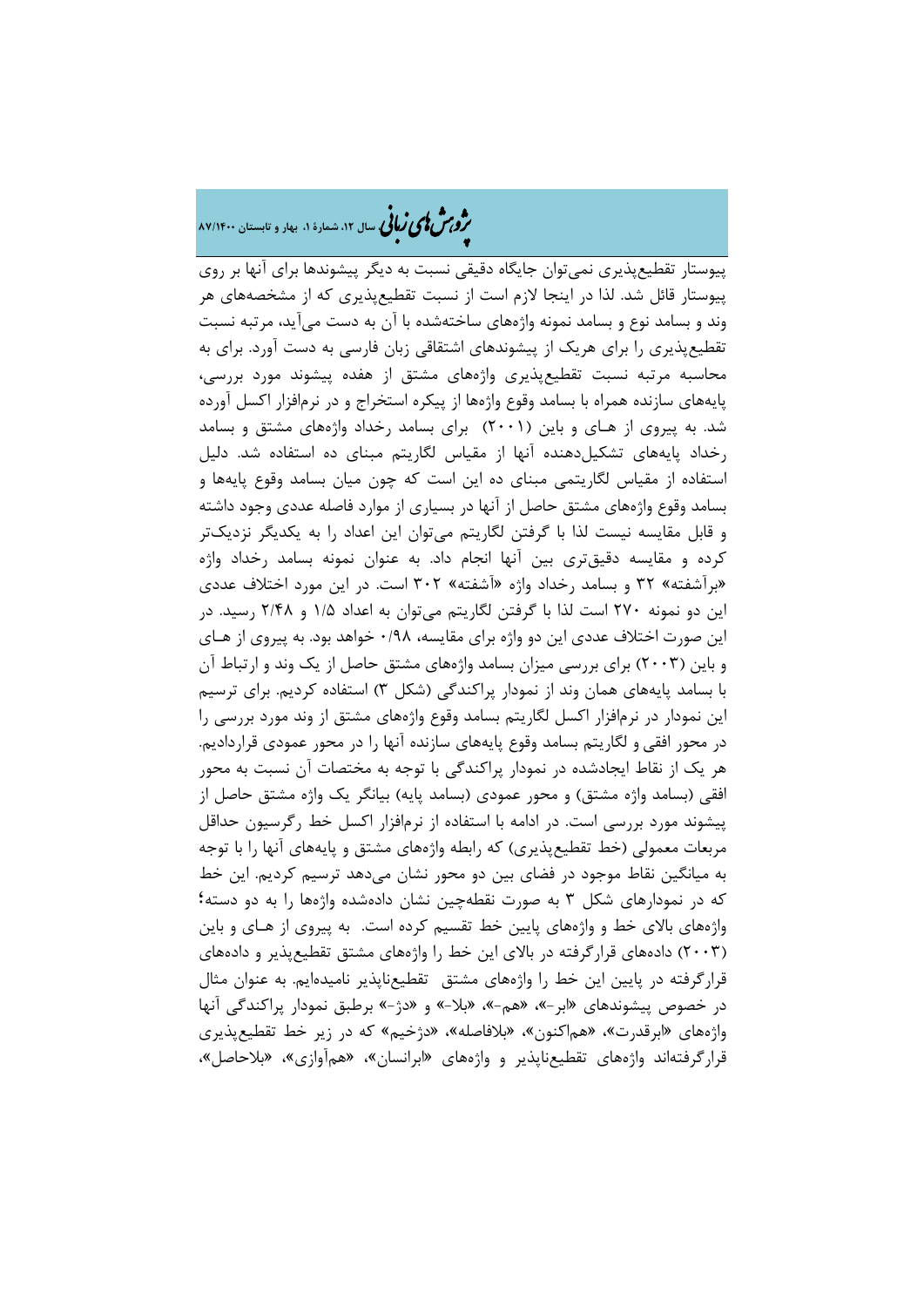**/88 واژه به مثابه گفتمان: بررسی پیوند واژه با دورهها و گفتمانهاي تاریخی**

«دژسازگاري» که در بالاي خط تقطیعپذیري قرارگرفتهاند واژههاي تقطیعپذیر در نظر گرفته میشوند. شکل 3 به عنوان نمونه نمودار پراکندگی چهار پیشوند اشتقاقی زبان فارسی را نشان میدهد. طبق این نمودارها روند رابطه بسامد واژههاي مشتق و بسامد پایههاي آنها براي هر یک از پیشوندها متفاوت است. به عنوان مثال این رابطه براي پیشوندهاي «هم-»، «ابر-» و «بلا-» رابطهاي مستقیم بوده و با افزایش بسامد واژه مشتق، بسامد پایه نیز به همان نسبت افزایش یافته است لذا، خط تقطیعپذیر رو به بالا قرار گرفته است. اما در مورد پیشوند «دژ-» همانطور که نمودار نشان میدهد این رابطه مستقیم نیست به طوري که با افزایش لگاریتم واژههاي مشتق لگاریتم پایههاي سازنده آنها افزایش پیدا نکرده و خط تقطیعپذیري داراي روندي نزولی و رو به پایین قرارگرفته است.



شکل .3 نمودار پراکندگی پیشوندهاي اشتقاقی «ابر-»، «هم-»، «بلا-»، «دژ-»

این وضعیت بهخوبی نشان میدهد نه تنها میزان واژهسازي در زبان فارسی معیار با پیشوند «دژ-» رو به نزول است بلکه بیشتر واژههاي ساختهشده با این پیشوند نیز به صورت یک واژه کل درآمدهاند و شنونده به هنگام دریافت واژههاي ساختهشده با این وند براي پردازش نیاز به تقطیعپذیري و تفکیک آنها به اجزاي سازنده ندارد. در ادامه با استفاده از فرمول خطی معادله درجه اول براي خط روند، واژههاي قرارگرفته در بالاي خط تقطیعپذیر را مشخص کردیم. آنگاه از تقسیم بسامد نوع و بسامد نمونه واژههاي مشتق قرارگرفته در بالاي خط تقطیعپذیر بر بسامد نوع و بسامد نمونه کل واژههاي مشتق ساختهشده با پیشوند مورد بررسی نسبت بسامد رخداد نوع تقطیعپذیري و نسبت بسامد رخداد نمونه تقطیعپذیري را براي هر پیشوند به دست آوردیم. سپس براي هر یک از پیشوندها نسبتهاي تقطیعپذیري مشخصشده را با یکدیگر مقایسه و مرتبه نسبت بسامد نوع و نمونه هر پیشوند را نیز به دست آوردیم. از نظر هـاي و باین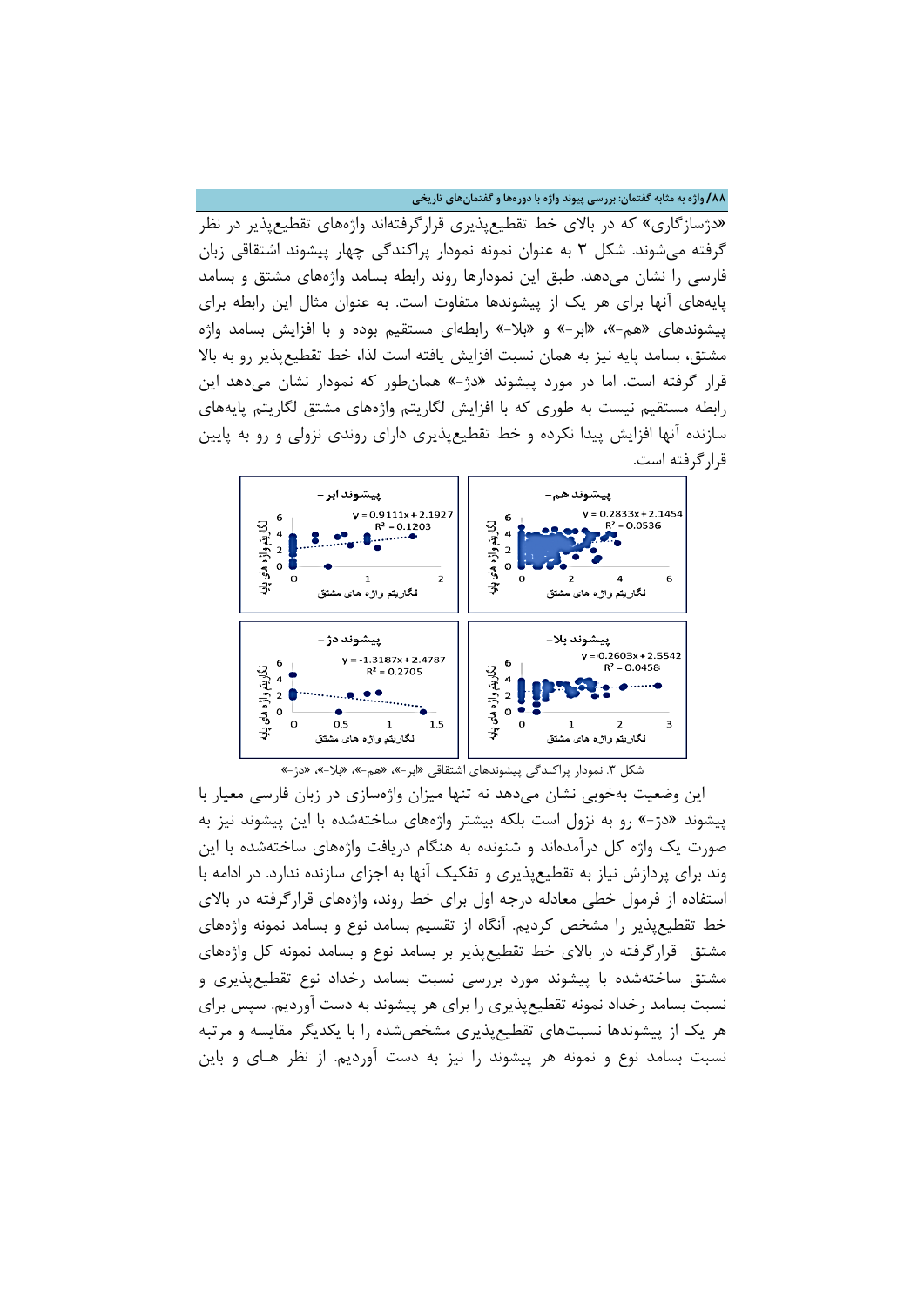�ی زبا **، سال ،12 شمارة ،1 بهار و تابستان 89/1400** � �و ی �ش

(2003) هرچه بسامد نمونه واژه مشتق افزایش یابد، نسبت بسامد نوع و نسبت بسامد نمونه تقطیعپذیر کاهش مییابد. استدلال آنها بر این است که با افزایش بسامد نمونه واژه مشتق، با توجه به اینکه واژه به گوش شنونده آشناتر میشود، براي درك و دریافت معنی آن نیازي به تقطیع واژه نیست بلکه آن واژه به صورت یک کل درك میشود. براي پی بردن به روند کلی تقطیعپذیري پیشوندهاي اشتقاقی زبان فارسی و همچنین ارتباط آنها با بسامد نمونه واژههای تشکیل دهنده هر پیشوند توانستیم با ترسیم نمودار پراکندگی به روند کلی پیشوندهاي اشتقاقی زبان فارسی نیز دست یابیم. هدف از این بررسی این است که دریابیم در واژههاي مشتق پیشوندي زبان فارسی نیز -همانطوري که هـاي و باین (2001) معتقدند- با افزایش بسامد رخداد نمونه واژههاي مشتق و با توجه به مشخصه روانشناختی و پردازش ذهنی واژگان آیا نسبت بسامد نوع و نسبت بسامد نمونه تقطیعپذیر واژههاي مشتق کاهش مییابد. همانگونه که در نمودار 4 مشاهده میشود با جمعآوري اطلاعات هر یک از پیشوندها در نرمافزار اکسل و با ترسیم نمودار با نرمافزار اس پی اس اس روند کلی رابطه بسامد نمونه و نسبت بسامد نوع و نسبت بسامد نمونه تقطیعپذیر همراه با خط روند LOESS را ترسیم کردیم. علاوه بر آن براي راحتتر نشان دادن این رابطه با استفاده از خط روند خطی و ترسیم آن به صورت نقطهچین جهت اصلی این روند نشان داده شده است. در تصویر سمت چپ لگاریتم بسامد نمونه هر یک از پیشوندها در محور افقی و اعداد حاصل از تقسیم بسامد نمونه تقطیعپذیر بر بسامد نمونه واژههاي مشتق از هر وند (نسبت بسامد نمونه تقطیعپذیر) در محور عمودي جاي گرفته به طوري که محور عمودي را میتوان نسبتی از محور افقی دانست.



شکل .4 نمودار پراکندگی تصویر سمت چپ نشاندهنده نسبت بسامد نمونه تقطیعپذیر به لگاریتم بسامد نمونه واژههاي مشتق و تصویر سمت راست نشانگر نسبت بسامد نوع تقطیعپذیر به لگاریتم بسامد نمونه واژههاي مشتق. همچنین در تصویر سمت راست لگاریتم بسامد نوع هر یک از پیشوندها در محور افقی و اعداد حاصل از تقسیم نسبت بسامد نوع تقطیعپذیر به بسامد نوع واژههاي مشتق از هر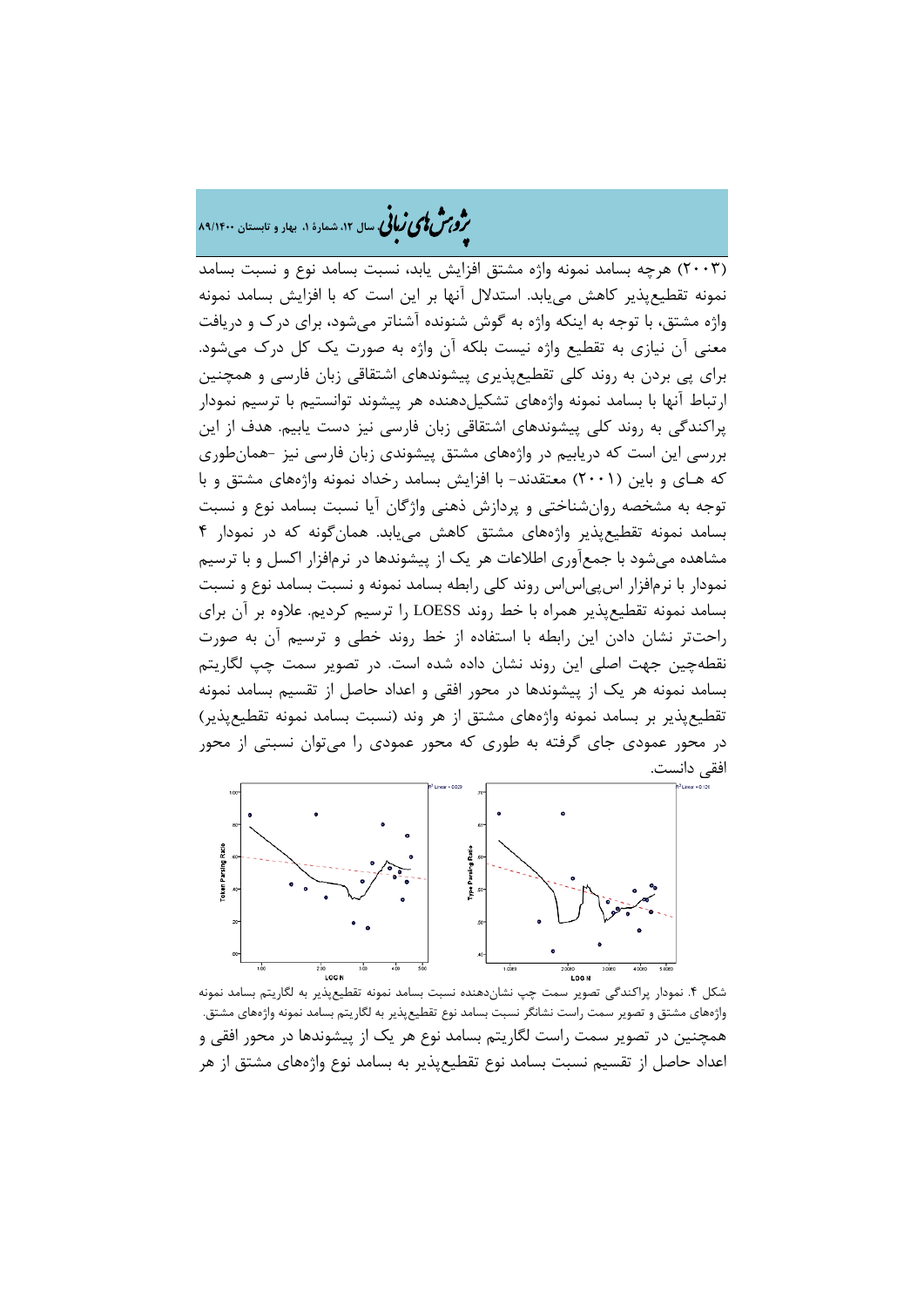**/90 واژه به مثابه گفتمان: بررسی پیوند واژه با دورهها و گفتمانهاي تاریخی**

وند (نسبت بسامد نوع) در محور عمودي جاي گرفته است. در این نمودار نیز محور عمودي نسبتی از محور افقی است. بر طبق این نمودارها روند کلی به سمت پایین بوده و حالت نزولی به روشنی مشاهده میشود. این تصاویر گویاي این مطلب هستند که هرچه میزان بسامد نمونه واژههاي مشتق از وندهاي اشتقاقی زبان فارسی بیشتر میشود نسبت تقطیعپذیري نمونه واژههاي مشتق و نسبت تقطیعپذیري نوع واژههاي مشتق نیز کمتر میشود. در اصل هر چه میزان بسامد واژههاي مشتق بالاتر میرود آن واژهها به گوش شنونده آشناتر شده و در دریافت و پردازش معنی واژههاي ساختهشده با پیشوند مورد نظر نیازي به تقطیع کردن واژههاي مشتق حاصل از آنها نیست. در این صورت این واژههاي مشتق پربسامد بیشتر به صورت یک واژه کل درك میشوند و پردازش آنها کمتر به صورت سازهمحور صورت میگیرد. این مشاهدات در زبان فارسی همراستا با مشاهدات هـاي و باین (2001) است. براي رسیدن به پیوستار تقطیعپذیري از مرتبه نسبت بسامد نوع تقطیعپذیري پیشوندها و مرتبه نسبت بسامد نمونه تقطیعپذیري استفاده کردیم. براي به دست آوردن مرتبه نسبت بسامد نمونه تقطیعپذیر ابتدا آنها را بر اساس کمترین میزان تا بیشترین میزان در نرمافزار اکسل مرتب کرده و از شماره یک به آنها مرتبه داده شد. مرتبه نسبت بسامد نمونه و مرتبه نسبت بسامد نوع در سومین و چهارمین ستون جدول 5 آورده شده است. طبق این جدول مرتبه نسبت بسامد نوع تقطیعپذیري براي دو پیشوند «بل-» و «واژ-» عدد 1/5 است. چون این دو پیشوند داراي نسبت بسامد نوع تقطیعپذیري یکسان بوده و در جایگاه اول و دوم قرارگرفتهاند لذا، براي تعیین مرتبه آنها از عدد 1/5 استفاده کردیم تا مرتبه آنها نسبت به دیگر پیشوندها محاسبه گردد. با گرفتن میانگین از سه مرتبه به دست آمده براي هر پیشوند که عبارتاند از مرتبه تقطیعپذیر، مرتبه نسبت بسامد نمونه و مرتبه نسبت بسامد نوع، مرتبه میانگین به دست آمده است.

| مرتبه نسبت بسامد   مرتبه نسبت بسامد   میانگین مرتبه تقطیعپذیری، نسبت<br>بسامد تعوته و تسبت بسامد توع |                        | مرتبه<br>تقطیعپذیری   نمونه تقطیعپذیر   اوغ تقطیعپذیر<br>و |    | بيشوند       |
|------------------------------------------------------------------------------------------------------|------------------------|------------------------------------------------------------|----|--------------|
| <b>ND</b>                                                                                            | $\boldsymbol{\lambda}$ |                                                            |    | در-          |
| 9/0                                                                                                  | ۱۱                     | ٨                                                          | ۲  | یر-          |
| $\overline{\phantom{a}}$                                                                             | ۱۶                     | ۴                                                          | ۳  | ور-          |
| $1 - 10$                                                                                             | ۵                      | ۱۶                                                         | ۴  | $-t$         |
| 11/6                                                                                                 | ١٣                     | ۱۲                                                         | ۵  | فرا-         |
| ۶                                                                                                    | v                      | ۵                                                          | ۶  | وا–          |
| $\boldsymbol{\lambda}$                                                                               | ٩                      | ٧                                                          | ٧  | فرو–<br>باژ– |
| $\mathcal{N} \Delta$                                                                                 | ۱۵                     | ۲                                                          | ٨  |              |
| ۳                                                                                                    | ۳                      | ۳                                                          | ٩  | ایر-         |
| ٩                                                                                                    | ۱٢                     | ۶                                                          | ٠. | -54          |
| $\overline{1}$                                                                                       | ١٧                     | ۱۱                                                         | ۱١ | $-t$         |
| 4/50                                                                                                 | ۱٬۵                    | ١٧                                                         | ۱۲ | بل-          |
| ۱۴/۵                                                                                                 | ۱۴                     | ١۵                                                         | ١٣ | پاد–         |
| ١.                                                                                                   | ٠.                     | ١.                                                         | ۱۴ | $-\Delta$    |
| ٨Ø                                                                                                   | ۴                      | ۱۳                                                         | ۱۵ | -ప్          |
| ۱٬۲۵                                                                                                 | $1/\Delta$             | ١.                                                         | ۱۶ | واژ-         |
| $\lambda$ .                                                                                          | ۶                      | ۱۴                                                         | ١٧ | هم–          |

جدول ۶. مرتبه هر پیشوند در زبان فارسی بر اساس مرتبه تقطیعپذیری، مرتبه نسبت بسامد نمونه تقطیعپذیر، مرتبه نسبت بسامد نوع تقطیعپذیر و میانگین آنها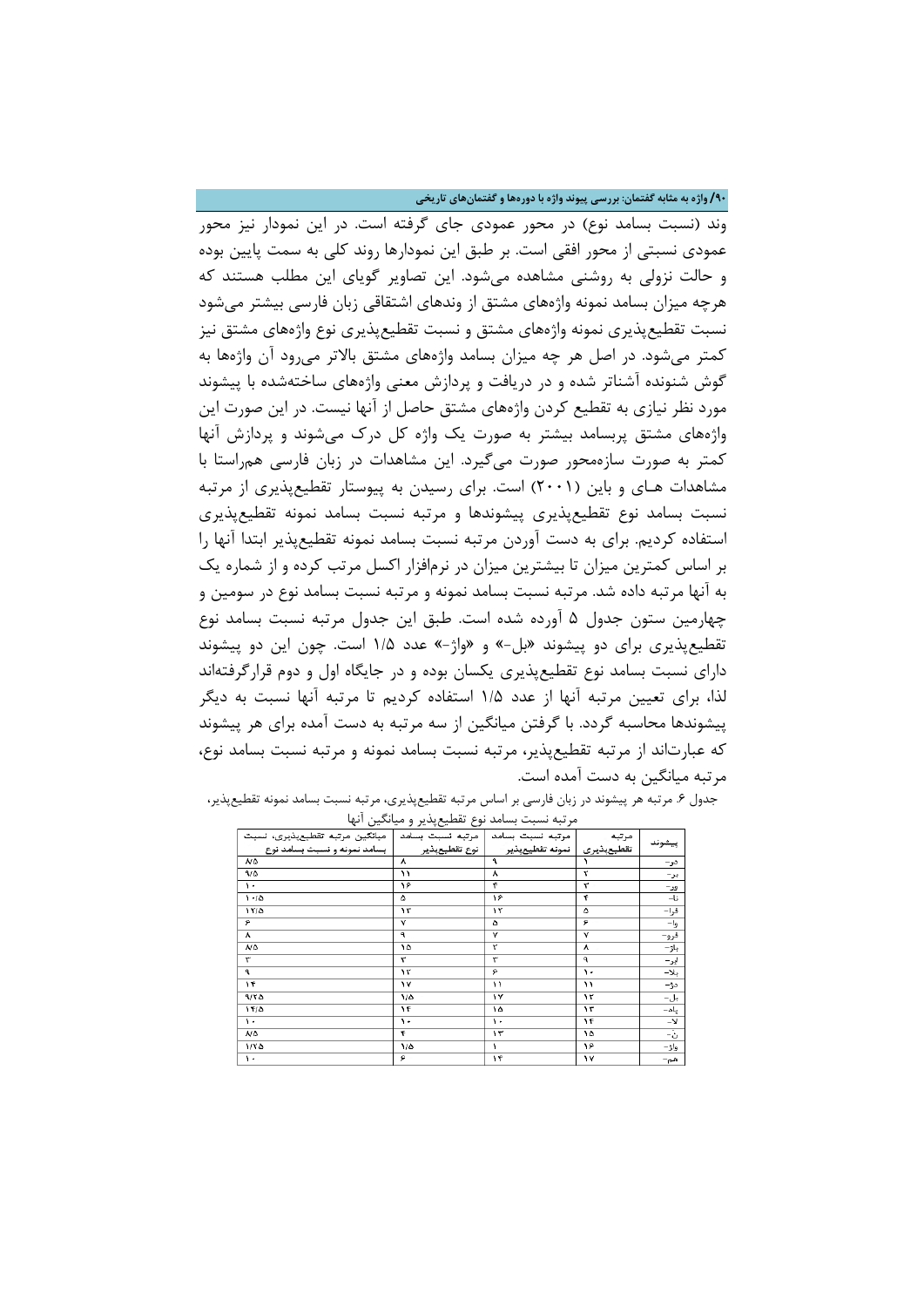## �ی زبا **، سال ،12 شمارة ،1 بهار و تابستان 91/1400** � �و ی �ش

جدول 6 مرتبه تقطیعپذیري بر اساس ماتریس مربعی، مرتبه نسبت بسامد نمونه، مرتبه نسبت بسامد نوع تقطیعپذیر و در ستون آخر میانگین مرتبهبندي مرتبه تقطیعپذیر، مرتبه بسامد نمونه و مرتبه بسامد نوع را نشان میدهد. با استفاده از مرتبههاي به دست آمده از هر یک از موارد جدول 5 براي هر کدام ابتدا نموداري رسم میکنیم تا جایگاه قرارگیري پیشوندهاي اشتقاقی زبان فارسی را بسته به میزان نسبت بسامد نمونه، نسبت بسامد نوع و مرتبه تقطیعپذیري مشاهده کنیم. به عنوان نمونه جایگاه پیشوند «هم-» در مرتبهبندي نسبت بسامد نوع در پیوستار در جایگاه قبل از پیشوندهاي «وا-»، «در-»، «بر-»، «فرا-»، «باز-»، «ور-» قرارگرفته است.



شکل .5 نمودار پراکندگی رابطه مرتبه تقطیعپذیري و مرتبه نسبت بسامد نوع تقطیعپذیر (نمودار سمت راست) و رابطه مرتبه تقطیعپذیري و مرتبه نسبت بسامد نمونه تقطیعپذیر (نمودار سمت چپ)

در مرتبهبندي نسبت بسامد نمونه تقطیعپذیر نیز پیشوند «هم-» قبل از پیشوند «نا-» جاي گرفته است. با توجه به واژههایی چون «ناهمگون»، پیشوند «نا-» باید قبل از پیشوند «هم-» قرار گیرد. نکتهاي که در پیشوندهاي اشتقاقی زبان فارسی میتوان با توجه به نمودارهاي پراکندگی شکل 5 بدان اشاره کرد این است که مرتبه نسبت بسامد نمونه تقطیعپذیر- همانطور که از پلاگ و باین (2009) انتظار میرود- با افزایش مرتبه تقطیعپذیري، مرتبه نسبت بسامد نمونه نیز افزایش مییابد که این روند را میتوان با خط روند ترسیمشده در نمودار مشاهده کرد. اما رابطه مرتبه تقطیعپذیري پیشوندهاي اشتقاقی زبان فارسی و مرتبه نسبت بسامد نوع -برخلاف انتظار- با افزایش مرتبه تقطیعپذیري مرتبه نسبت بسامد نوع کاهش یافته است. این روند نزولی با ترسیم خط روند در نمودار پراکندگی نشان داده شده است. شاید دلیل آن را بتوان با توجه به مبحث زایایی پیشوندها و ارتباط آن با مرتبه تقطیعپذیري بیان کرد. همانطور که زایایی با افزایش بسامد نوع و بسامد نمونه در ارتباط است، هرچه وندي زایاتر باشد مرتبه نسبت تقطیعپذیري بسامد نوع و بسامد نمونه آن بیشتر است. بر اساس نظر هـاي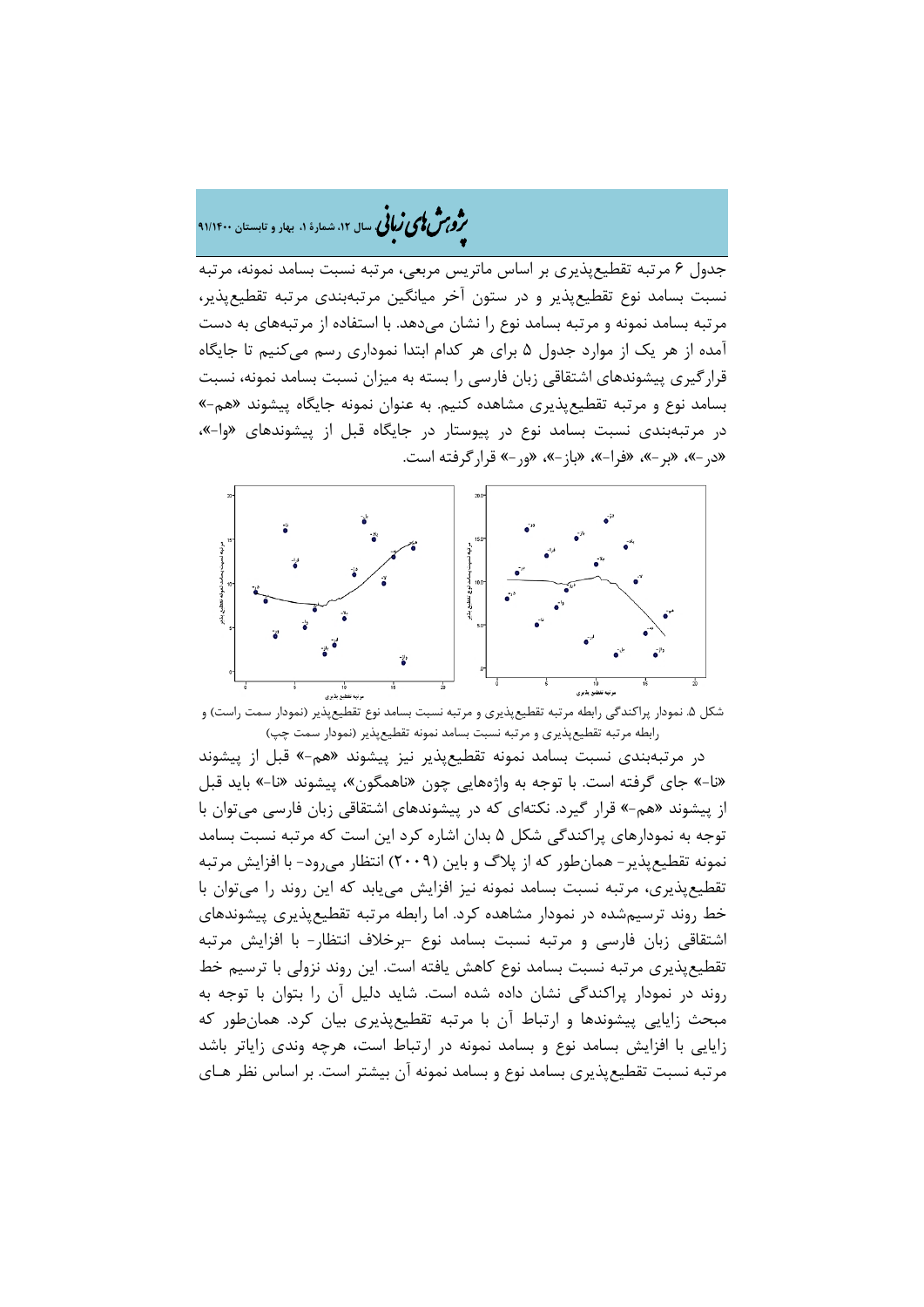**/92 واژه به مثابه گفتمان: بررسی پیوند واژه با دورهها و گفتمانهاي تاریخی**

و باین (2009) افزایش بسامد نمونه با افزایش مرتبه نسبت بسامد نوع و نمونه تقطیعپذیر همراه خواهد بود و به تبع آن جهت خط تقطیعپذیري رو به بالا قرار خواهد گرفت. در مطالعات آتی میتوان رابطه مرتبه تقطیعپذیري و زایایی را مورد مطالعه قرار داد. در ادامه براي رسیدن به پیوستار ترتیب وندها، نمودار پراکندگی که در محور عمودي، میانگین مرتبه نسبت بسامد نوع، مرتبه نسبت بسامد نمونه و مرتبه تقطیعپذیري و در محور افقی مرتبه تقطیعپذیري قرارگرفته ترسیم میکنیم. شکل 6 نمودار پراکندگی میانگین مرتبه تقطیعپذیري، نسبت بسامد نوع و نسبت بسامد نمونه را نشان میدهد.



شکل .6 پیوستار ترتیب پیشوندهاي اشتقاقی زبان فارسی بر اساس رابطه مرتبه تقطیعپذیري با میانگین مرتبه تقطیعپذیري نسبت بسامد نمونه و نسبت بسامد نوع تقطیعپذیر

همانطور که در این نمودار پراکندگی پیوستار ترتیب وندها مشاهده میشود با توجه به میانگین مرتبه نسبت بسامد نوع و نسبت بسامد نمونه تقطیعپذیر جایگاه پیشوند «هم-» قبل از «ور-»، «نا-»، «فرا-» جاي گرفته است. همانگونه که در بخش دوم نیز گفته شد، رویکرد ترتیب مبتنی بر پیچیدگی بر مبناي پیچیدگیهاي صرفی با دیدگاه تقطیعپذیري وندها (هـاي، 2000) بر این باور است: «وندهایی که به راحتی در پردازش زبانی تقطیع میشوند نمیتوانند در جایگاهی نزدیکتر به پایه نسبت به وندها با تقطیعپذیري کمتر قرار گیرند.» پس همانگونه که در نمودار گراف جهتدار هم مشاهده کردیم همانطوري که هـاي و پلاگ (2009) میگویند شاید بهترین پیوستار براي ترتیب قرارگیري پیشوندهاي اشتقاقی زبان فارسی پیوستار مرتبه تقطیعپذیري و میانگین مرتبههاي به دست آمده از همآیندي پیشوندهاي اشتقاقی بر اساس محدودیتهاي گزینشی باشد. با توجه به بررسیهاي انجامشده در زبان فارسی میتوان به این امر قائل شد که محدودیتهاي گزینشی به تنهایی نمیتوانند پیوستاري مبنی بر ترتیب وندافزایی ارائه دهند چون همانطور که در دادههاي زبان فارسی مشاهده کردیم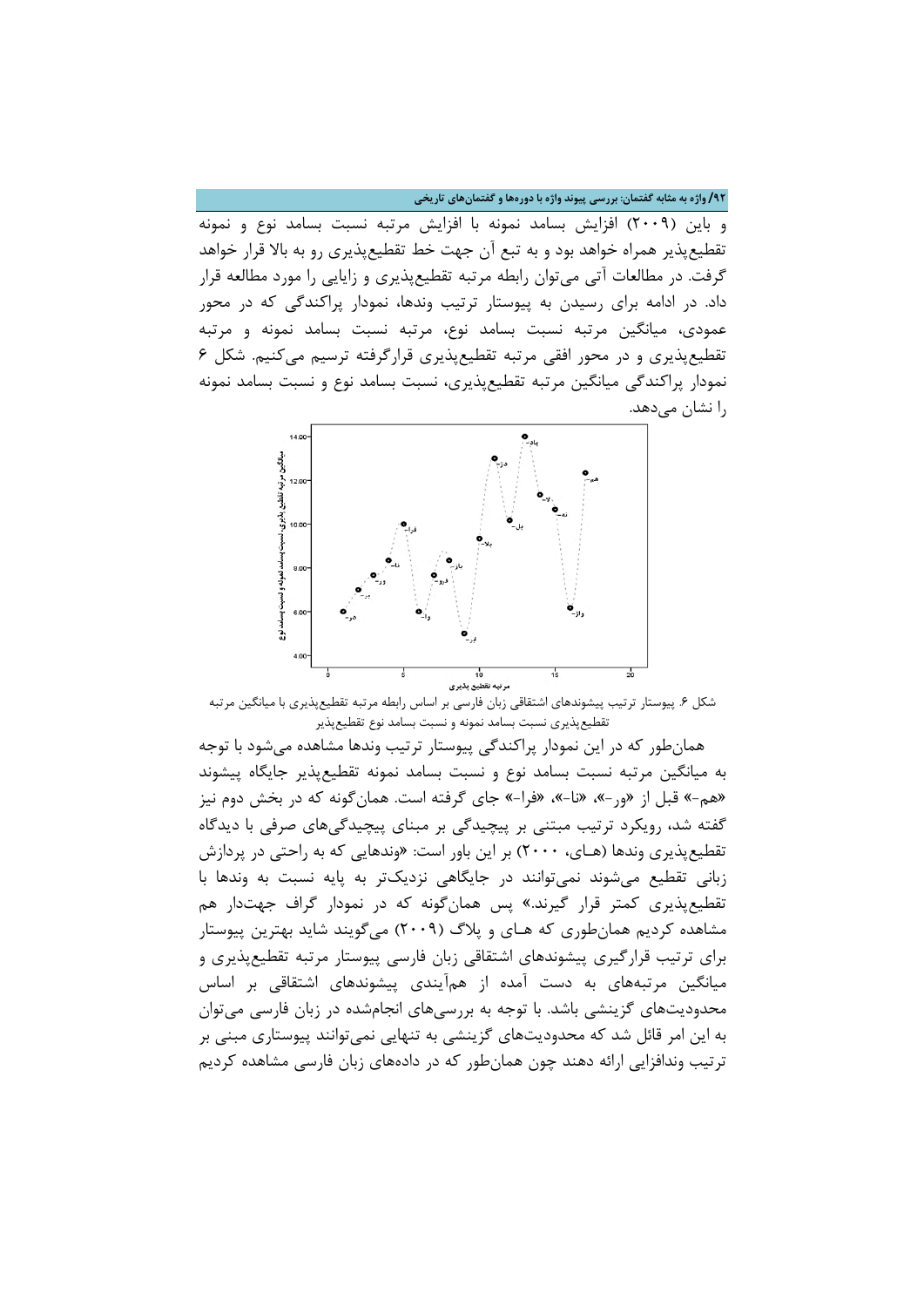# ه م**شملی زبانی** سال ۱۲، شمارهٔ ۱، بهار و تابستان ۹۳/۱۴۰۰

در نمودار گراف جهتدار هفت پیشوند از هفده پیشوند مورد بررسی در این مقاله در همآیندي با دیگر پیشوندها شرکت نداشته پس نمیتوان براي آنها به لحاظ محدودیتهاي گزینشی و همآیندي آنها ترتیبی نسبت به دیگر وندها قائل شد. در این خصوص مرتبههاي حاصله از تقطیعپذیري میتواند جایگاه وندها نسبت به یکدیگر را مشخص کند. همچنین همانگونه که از نمودارهاي بسامد نوع و نمونه تقطیعپذیري برداشت شد پیشوندهایی که در همآیندي بر اساس محدودیتهاي گزینشی در جایگاهی نزدیکتر به پایه باید قرار گیرند نسبت به دیگر وندها در جایگاه دورتري قرار گرفته بودند. با توجه به این نکته مشخص میگردد این دو رویکرد در کنار هم میتوانند براي همه وندهاي اشتقاقی زبان فارسی مرتبهاي را در نظر گرفته و آنها را بر روي پیوستاري که توجیه کننده ترتیب پیشوندهاي اشتقاقی زبان فارسی هستند قرار دهند. در نمودار 5 براي ایجاد رابطه میان مرتبه تقطیعپذیري و میانگین مرتبه تقطیعپذیري نسبت بسامد نوع و نمونه تقطیعپذیر نمودار پراکندگی ترسیم شد. طبق این نمودار با افزایش مرتبه تقطیعپذیري میانگین مرتبه نسبت بسامد نوع و نمونه تقطیعپذیر افزایش یافته است. پیشوند «در-» بیشترین میزان تقطیعپذیري و پیشوند «هم-» کمترین میزان تقطیعپذیري را دارا هستند. هاي (2000) در مبحث تقطیعپذیري معتقد است تقطیعپذیري به صورت یک عدد مطلق نیست و با درجات مختلف میتواند بر روي یک پیوستار قرار گیرد. در زبان فارسی نیز ما میتوانیم بر اساس تصویر 6 سلسله مراتب قرارگیري آنها را نشان دهیم. بر اساس آنچه قبلاً گفته شد محدودیتهاي گزینشی تنها میتوانند مرتبه پیشوندهایی که در همآیندي با یکدیگر شرکت داشتهاند را معین کنند ولی اگر پیشوندهایی در همآیندي شرکت نکرده باشند نمیتوان براي آنها با توجه به این رویکرد مرتبهاي نسبت به دیگر پیشوندها قائل شد. اما با استفاده از نسبت بسامد نمونه و نسبت بسامد نوع وندهاي تقطیعپذیر میتوان پیشوندهاي اشتقاقی را در مرتبه- هاي دقیقتري قرار داد. به عنوان نمونه بر اساس پیوستار ترتیب پیشوندهاي به دست آمده در تصویر 6 در واژههاي «درنیافته، برنخوردن، ورنکشیده، بازنگشتن» پیشوندهاي «در،- بر،- ور،- باز-» در این پیوستار به ترتیب قبل از پیشوند «ن-َ» قرار گرفتهاند. همچنین در واژههاي «درهم پیچیده، برهم خوردگی، ناهمنوا، فراهمایی» پیشوند «در،- بر،- نا،- فرا-» به ترتیب قبل از پیشوند «هم-» در پیوستار دیده میشوند. از این رو است که در توصیف ترتیب پیشوندهاي اشتقاقی زبان فارسی میتوان شاهد عملکرد تکمیلی هر دو رویکرد ترتیب مبتنی بر پیچیدگی و محدودیتهاي گزینشی شد. **.5 نتیجه**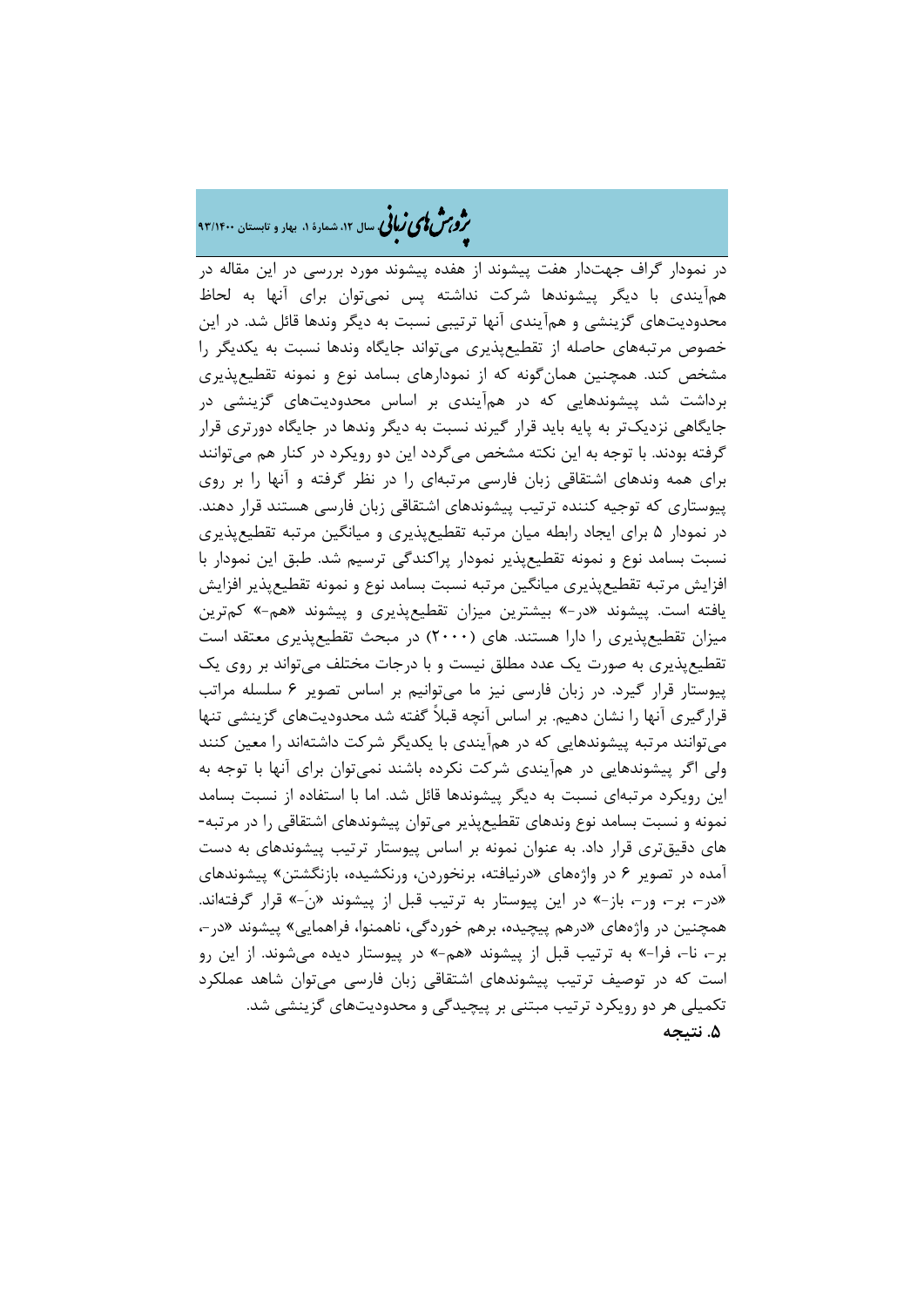**/94 واژه به مثابه گفتمان: بررسی پیوند واژه با دورهها و گفتمانهاي تاریخی**

با بهرهگیري از رویکرد ترتیب مبتنی بر پیچیدگی و با تکیه بر معیار مرتبه تقطیعپذیري، و مرتبه نسبت تقطیعپذیري میتوان پیشوندهاي اشتقاقی زبان فارسی را بر روي یک پیوستار قرار داد. همانگونه که دادههاي زبان فارسی نشان میدهد هرچه بسامد نمونه واژهها افزایش یابد نسبت بسامد تقطیعپذیري نوع و نمونه نیز کاهش پیدا میکند. به عبارتی هرچه بسامد واژههاي مشتق ساختهشده با پیشوند مورد نظر بیشتر باشد براي درك و پردازش آنها نیازي به تقطیعپذیري نیست. همانگونه که ذکر شد رویکرد ترتیب مبتنی بر پیچیدگی صرفاً به مباحث پردازشی و تقطیع واژههاي مشتق میپردازد در سوي دیگر با توجه به رویکرد محدودیتهاي گزینشی و مباحث مطرح شده در آن، اعم از محدودیتهاي صرفی، نحوي، واجی و معنایی، میتوان به وجود یا نبود ترکیبات موجود و بالقوه در واژههاي مشتق پرداخت. لذا رویکرد ترتیب مبتنی بر پیچیدگی و رویکرد محدودیتهاي گزینشی در کنار یکدیگر میتوانند به طور مکمل توجیه مناسبی از ترتیب وندها به دست دهند. در واقع در مواردي که محدودیتهاي گزینشی قادر به مرتبهبندي پیشوندها نیست، رویکرد تقطیعپذیري میتواند با موارد مطرح شده در آن مرتبه هر وند را مشخص کرده و نیز مواردي که رویکرد تقطیعپذیري براي قراردادن پیشوندها و ترتیب آنها بر روي یک پیوستار دلیل منطقی ندارد محدودیتهاي حاکم بر هر پیشوند میتواند به توجیه آن بپردازد. این نتایج با نتایج هـاي و باین (2009) نیز همسو میباشند.

### **پینوشتها**

.1 در اینجا لازم است از جناب آقاي دکتر مصطفی عاصی و همکاران محترم ایشان در پژوهشگاه علوم انسانی و مطالعات فرهنگی به خاطر فراهم ساختن امکان استفاده از پیکره پایگاه دادههاي زبان فارسی تشکر کنیم.

2. lexical database (Baayen, Piepenbrock, Gullikers 1995) .3 پیکره پایگاه دادههاي زبان فارسی پژوهشگاه علوم انسانی و مطالعات فرهنگی در مجموع داراي شصت میلیون واژه ست. این پیکره حاوي هزار و پانصد اثر نظم و نثر ادبیات معاصر ایران و انواع متون زبانی اعم از اثرهاي داستانی و غیرداستانی نثر، آثار شعري، نمایشنامه، فیلمنامه، ادبیات کودکان، مجلهها و نشریههاي علمی، ادبی و تخصصی، روزنامه و نشریههاي خبري، کتابهاي درسی دانشگاهی و دبیرستانی، نامههاي اداري، متون حقوقی و دیوارنوشتهها است.

.4 در انتخاب پیشوندهاي حاضر در این پژوهش، ذکر سه نکته ضروري است. نکته اول اینکه وندهاي انتخابشده تمامی پیشوندهاي زبان فارسی نیستند. با در نظر گرفتن حجم بسیار بالاي دادهها و محاسبات آماري به این تعداد از پیشوندها که در کتاب ساخت اشتقاقی واژه در فارسی امروز (کلباسی، 1380) ذکر شده است بسنده شد. در آثار مهم دیگري که بر روي وندهاي زبان انگلیسی انجام شده نیز از میان وندهاي موجود وندهایی انتخاب شدهاند. به عنوان مثالهاي و پلاگ (2004) به بررسی 15 پسوند اشتقاقی زبان انگلیسی و زیرکل (2010) به بررسی 15 پیشوند اشتقاقی پرداختهاند. این امر اشکالی در یافتههاي تحقیق ایجاد نمیکند چون در هر حال مبحث ترتیب وندها در میان است. بدیهی است که افزودن تمام پیشوندها میتواند به بهتر شدن تحقیق کمک کند. نکته دوم اینکه چون در این چهارچوب فرض بر آن است که ترتیب وندها متأثر از میزان تقطیعپذیري و آنهم متأثر از میزان زایایی وندها است، وندهاي مثل «بل-»، «دژ-» و موارد دیگر نیز در فهرست پیشوندهاي اشتقاقی مورد بررسی قرار گرفتهاند. نکته آخر اینکه در مورد پیشوند «ن-» -با توجه به تمایز بین صورتهاي تصریفی نظیر «او نمیرود» و نمونههاي مشابه با صورتهاي اشتقاقی نظیر «نشکن» در مثلاً «ظرف نشکن» و نمونههاي مشابه- صرفاً واژههاي اشتقاقی استخراج شده و در مبناي تحلیل قرار گرفتهاند.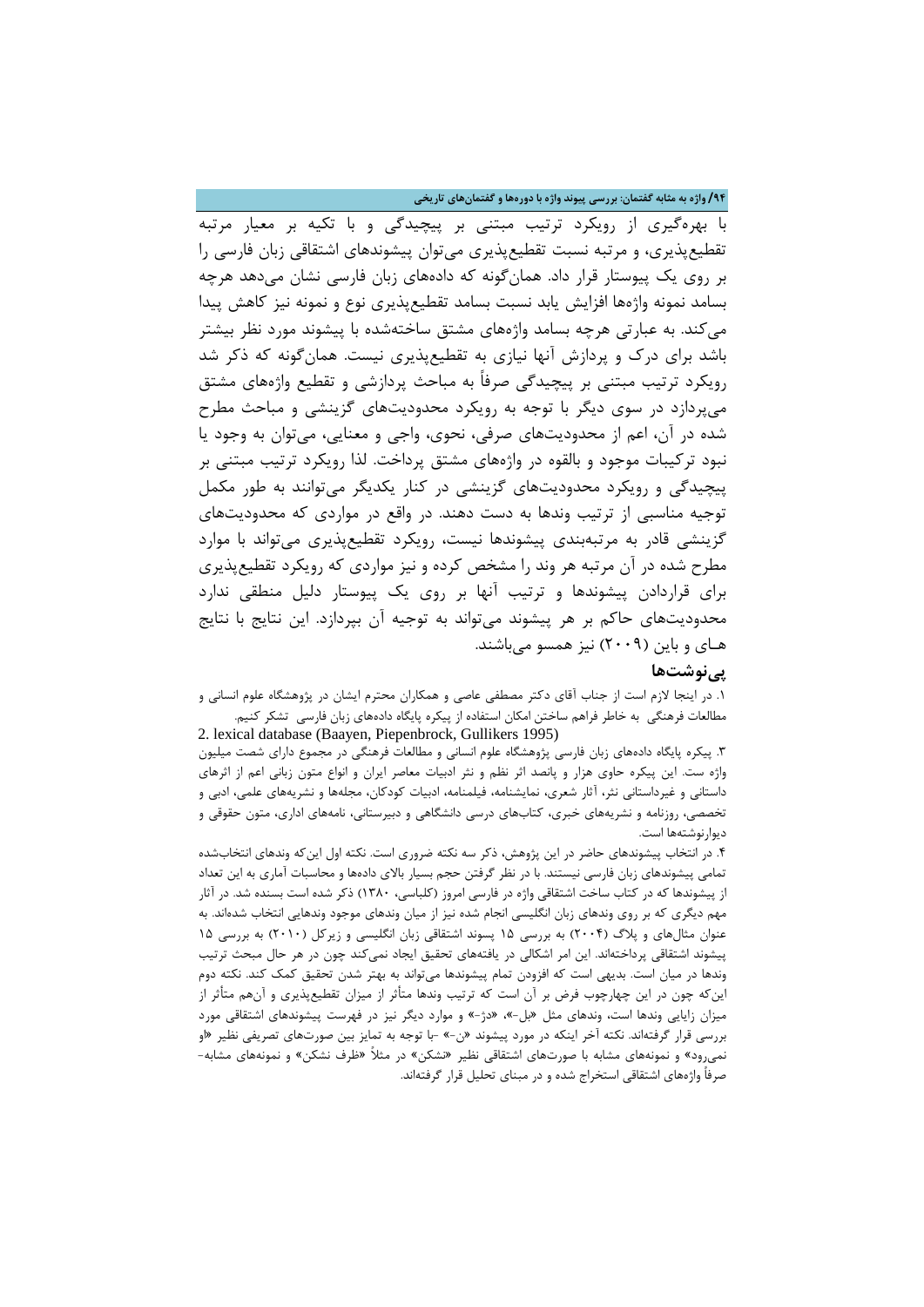ه در استان ۱۴۰۰ میلی و تابستان ۹۵/۱۴۰۰ شمارهٔ ۱، بهار و تابستان ۹۵/۱۴۰۰

#### **منابع**

حمصیان، مریم (1389). بررسی آرایش وندهاي اشتقاقی زبان فارسی، پایاننامه کارشناسی ارشد، دانشگاه اصفهان.

غلامعلی زاده، خسرو و فیضی پیرانی، یداله (1390). بررسی لایهها و سطوح واژگانی در وندهاي زبان فارسی از نگاه صرف واژگانی، مجله پژوهشهاي زبانشناسی، سال سوم، شمارة ،5 اصفهان: سامانه نشریات دانشگاه اصفهان.

کشانی، خسرو(۱۳۷۱). *اشتقاق پسوندی در زبان فارسی امروز*، تهران، مرکز نشر دانشگاهی.

کلباسی، ایران(۱۳۸۰). *ساخت اشتقاقی واژه در فارسی امروز*، تهران، پژوهشگاه علوم انسانی و مطالعات فرهنگی.

Allen, M. 1978. *Morphological investigations*. Ph.D. Thesis, University of Conneticut.

Baayen, R. H. 1992. Quantitative Aspects of Morphological Productivity, In Booij G. & J. Van Marle, *Yearbook of Morphology 1991*, Dordrecht: Kluwer, 49-109.

ــــــــــــــــــــــــــــــ. 2002. *Word Frequency Distribution*, Dordrecht, Kluwer Academic Publishers.

Fabb, N. 1988. English Suffixation is Constrained only by Selectional Restrictions, *Natural Language and linguistic Theory 6*, 527-539.

Gholamali Zade, Kh. & Feizi Pirani, Y. 2011. Lexical Stratum and Layers in Persian Affixes Based on Lexical Morphology. *Journal of Researches in Linguistics*, 65-84. [In Persian].

Giegerich, H. J. 1999. Lexical Strata in English. Morphological causes, Phonological Effects, Cambridge: Cambridge University Press.

Hay, J. 2000. Causes and Consequences of Word Structure, Ph.D. dissertation. Northwestern University.

 $-$ . 2002. From Speech Perception to Morphology: Affix-ordering Revisited, *Language 78.3*, 527-555.

Hay, J. & Baayen, H. 2002. Parsing and Productivity. *Yearbook of Morphology*, Dordrecht: Kluwer, 203- 255.

Hay, J. & Plag, I. 2004. What Constraints Possible Suffix Combinations? On the Interaction of Grammatical and Processing Restrictions in Derivational Morphology, *Natural Language and Linguistic Theory 22*, 565-596.

Hemasian, M. 2010. *The Survey of Persian Derivational Affixes*. MA. Thesis, University of Isfahan. [In Persian].

Kalbasi, I. 2001. *The Derivational structure of Word in Modern Persian*. Tehran: Institute for Humanities and Cultural Studies. [In Persian].

- Keshani, Kh. 1992. *Suffix Derivation in Modern Persian*. Tehran: Iran University Press. [In Persian].
- Kiparsky, P. 1982a. From Cyclic Phonology to Lexical Phonology, in van der *Hulst and Smith,* 1982a.

ــــــــــــــــــــــــ. 1982b. *Lexical Phonology & Morphology*, Seoul: Linguistics in the Morning Calm.

Mohanan, K.P. 1986. *The Theory of Lexical Phonology*, Dordrecht: Reidel.

Plag, I. 1996. Selectional Restriction in English Suffixation revisited: A Reply to Fabb 1988, *Linguistics*, 34, 769-798.